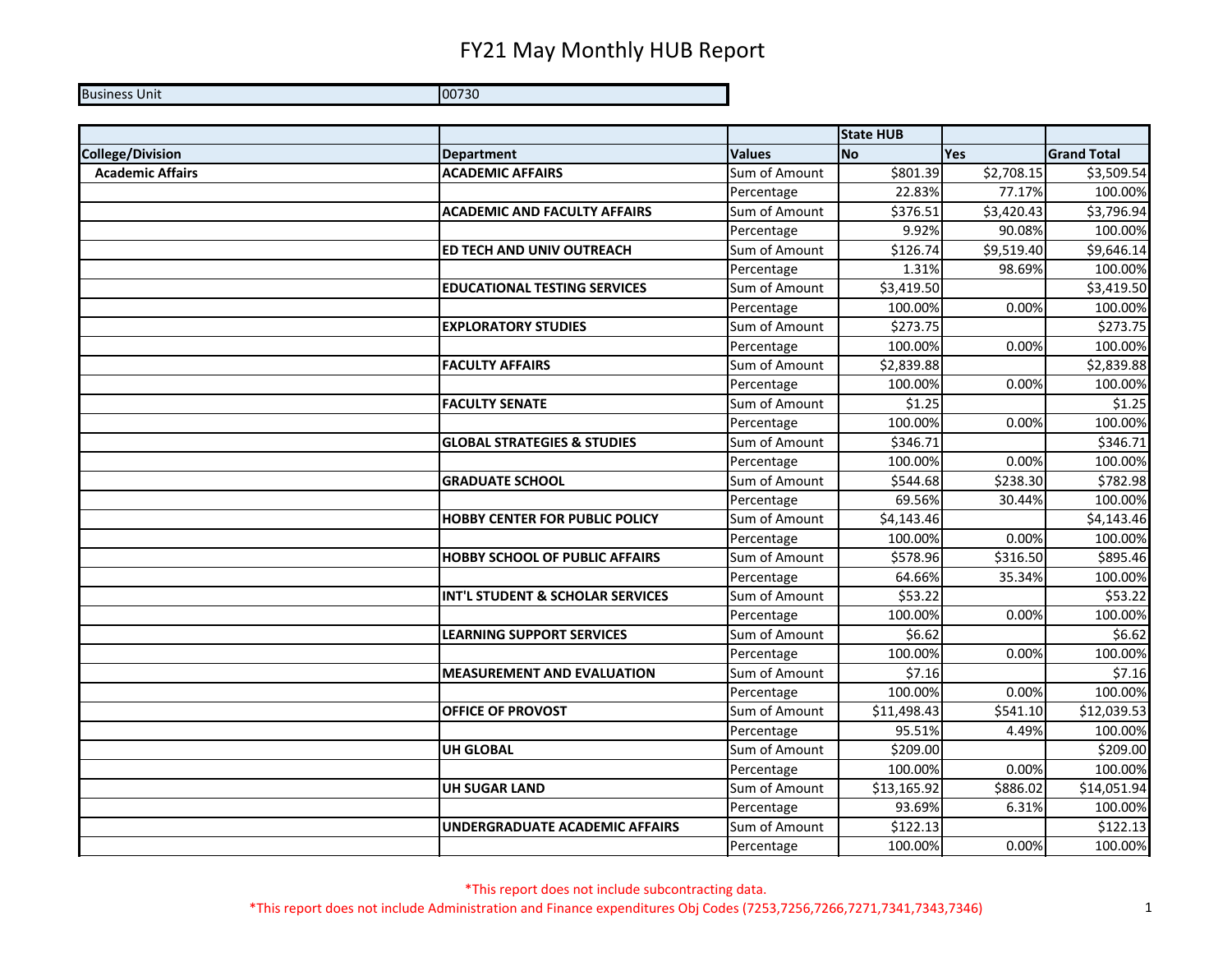| <b>Academic Affairs</b>            | <b>UNDERGRADUATE STUDENT SUCCESS</b>      | Sum of Amount | \$216.58     |                         | \$216.58     |
|------------------------------------|-------------------------------------------|---------------|--------------|-------------------------|--------------|
|                                    |                                           | Percentage    | 100.00%      | 0.00%                   | 100.00%      |
|                                    | UNDERGRADUATE STUDENT SUCCESS CTR         | Sum of Amount | \$7.15       |                         | \$7.15       |
|                                    |                                           | Percentage    | 100.00%      | 0.00%                   | 100.00%      |
|                                    | <b>WRITING CENTER</b>                     | Sum of Amount | \$152.21     |                         | \$152.21     |
|                                    |                                           | Percentage    | 100.00%      | 0.00%                   | 100.00%      |
| Academic Affairs Sum of Amount     |                                           |               | \$38,891.25  | \$17,629.90             | \$56,521.15  |
| <b>Academic Affairs Percentage</b> |                                           |               | 68.81%       | 31.19%                  | 100.00%      |
| <b>Administration and Finance</b>  | <b>ADMINISTRATION &amp; FINANCE</b>       | Sum of Amount | \$16,019.79  | \$2,417.41              | \$18,437.20  |
|                                    |                                           | Percentage    | 86.89%       | 13.11%                  | 100.00%      |
|                                    | <b>AUXILIARY SERVICES OPERATIONS</b>      | Sum of Amount | \$18,212.85  | \$150.22                | \$18,363.07  |
|                                    |                                           | Percentage    | 99.18%       | 0.82%                   | 100.00%      |
|                                    | <b>BUSINESS SERVICES</b>                  | Sum of Amount | \$278.43     | \$76.90                 | \$355.33     |
|                                    |                                           | Percentage    | 78.36%       | 21.64%                  | 100.00%      |
|                                    | <b>CAMPUS SAFETY SYSTEMS</b>              | Sum of Amount | \$2,464.89   | $\overline{$}35,117.22$ | \$37,582.11  |
|                                    |                                           | Percentage    | 6.56%        | 93.44%                  | 100.00%      |
|                                    | <b>CENTRAL FACILITY SERVICES</b>          | Sum of Amount | \$7,102.47   | \$220.38                | \$7,322.85   |
|                                    |                                           | Percentage    | 96.99%       | 3.01%                   | 100.00%      |
|                                    | <b>CONTROLLER (PH)</b>                    | Sum of Amount | \$8,252.09   | \$359.70                | \$8,611.79   |
|                                    |                                           | Percentage    | 95.82%       | 4.18%                   | 100.00%      |
|                                    | <b>COUGAR CARD</b>                        | Sum of Amount | \$110.16     |                         | \$110.16     |
|                                    |                                           | Percentage    | 100.00%      | 0.00%                   | 100.00%      |
|                                    | <b>CULLEN PERFORM HALL</b>                | Sum of Amount | \$7,544.62   | \$2,365.87              | \$9,910.49   |
|                                    |                                           | Percentage    | 76.13%       | 23.87%                  | 100.00%      |
|                                    | <b>EMERGENCY MANAGEMENT</b>               | Sum of Amount |              | \$8,268.26              | \$8,268.26   |
|                                    |                                           | Percentage    | 0.00%        | 100.00%                 | 100.00%      |
|                                    | <b>ENTERPRISE SYSTEMS</b>                 | Sum of Amount | \$261,580.16 | \$11,806.47             | \$273,386.63 |
|                                    |                                           | Percentage    | 95.68%       | 4.32%                   | 100.00%      |
|                                    | <b>ENV. HEALTH &amp; LIFE SAFETY</b>      | Sum of Amount | \$675.28     | \$49.05                 | \$724.33     |
|                                    |                                           | Percentage    | 93.23%       | 6.77%                   | 100.00%      |
|                                    | <b>FACILITIES MANAGEMENT</b>              | Sum of Amount | \$5,235.32   | \$381.48                | \$5,616.80   |
|                                    |                                           | Percentage    | 93.21%       | 6.79%                   | 100.00%      |
|                                    | <b>FACILITIES OPERATION &amp; MAINT</b>   | Sum of Amount | \$867.85     |                         | \$867.85     |
|                                    |                                           | Percentage    | 100.00%      | 0.00%                   | 100.00%      |
|                                    | <b>FACILITIES PLANNING &amp; CONSTRUC</b> | Sum of Amount | \$48,081.48  | \$4,844.69              | \$52,926.17  |
|                                    |                                           | Percentage    | 90.85%       | 9.15%                   | 100.00%      |
|                                    | <b>FACILITIES/CONSTRUC MGMT ADMIN</b>     | Sum of Amount | \$565.70     |                         | \$565.70     |
|                                    |                                           | Percentage    | 100.00%      | 0.00%                   | 100.00%      |
|                                    | <b>FIRE LIFE SAFETY SERVICES</b>          | Sum of Amount |              | \$230.33                | \$230.33     |
|                                    |                                           | Percentage    | 0.00%        | 100.00%                 | 100.00%      |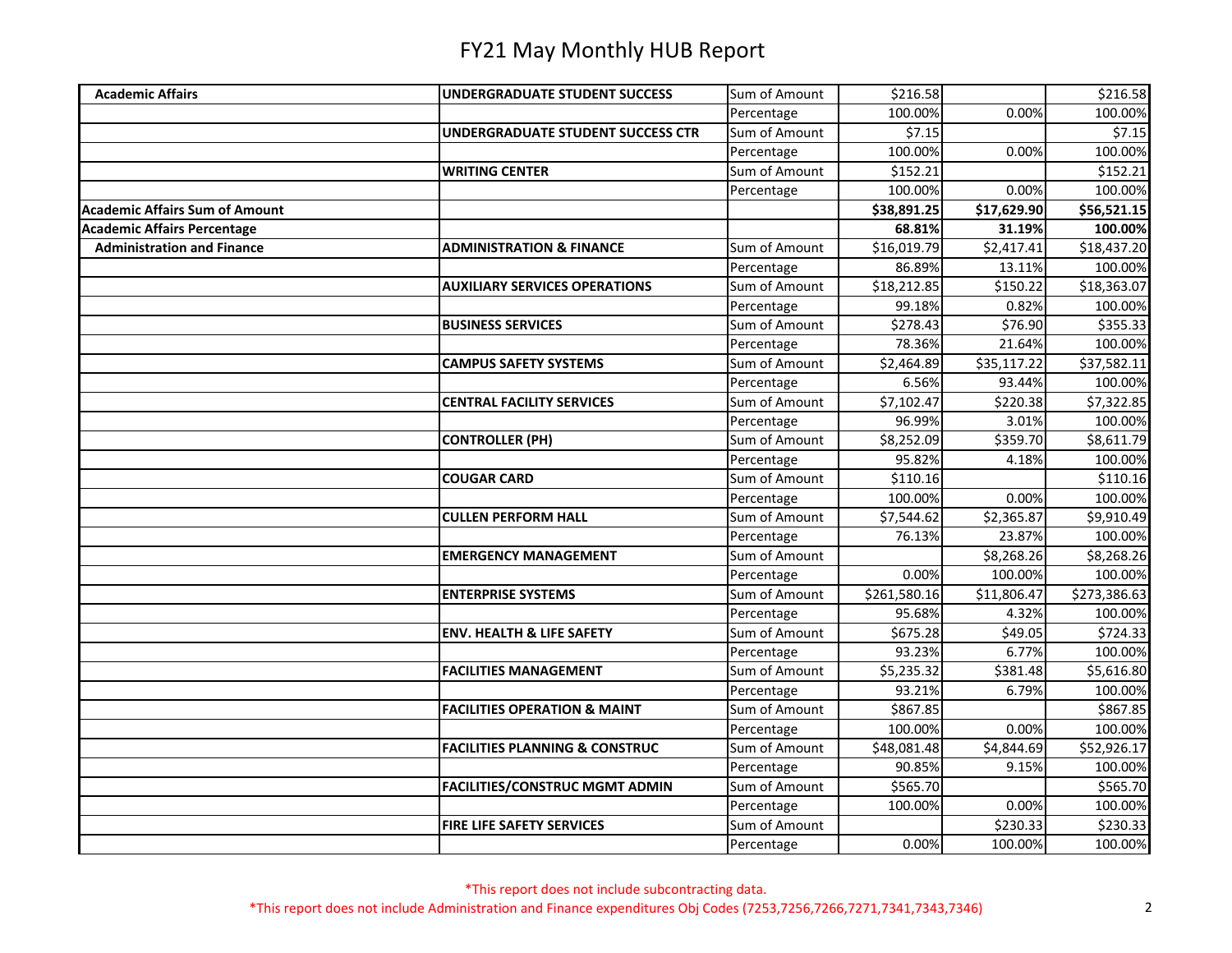| <b>Administration and Finance</b> | <b>HIGH PERFORMANCE &amp; COMP NETWK</b> | Sum of Amount | \$11,387.60    | \$248.48     | \$11,636.08    |
|-----------------------------------|------------------------------------------|---------------|----------------|--------------|----------------|
|                                   |                                          | Percentage    | 97.86%         | 2.14%        | 100.00%        |
|                                   | <b>HUMAN RESOURCES</b>                   | Sum of Amount | \$45,694.20    | \$363.31     | \$46,057.51    |
|                                   |                                          | Percentage    | 99.21%         | 0.79%        | 100.00%        |
|                                   | <b>INST - ADMINISTRATION</b>             | Sum of Amount | \$11,677.74    |              | \$11,677.74    |
|                                   |                                          | Percentage    | 100.00%        | 0.00%        | 100.00%        |
|                                   | <b>INST - BUSINESS SERVICES</b>          | Sum of Amount | \$6,963,398.35 |              | \$6,963,398.35 |
|                                   |                                          | Percentage    | 100.00%        | 0.00%        | 100.00%        |
|                                   | <b>INST - INFORMATION TECHNOLOGY</b>     | Sum of Amount | \$494,497.60   |              | \$494,497.60   |
|                                   |                                          | Percentage    | 100.00%        | 0.00%        | 100.00%        |
|                                   | <b>INSTITUTIONAL HUMAN RESOURCES</b>     | Sum of Amount |                | \$425.10     | \$425.10       |
|                                   |                                          | Percentage    | 0.00%          | 100.00%      | 100.00%        |
|                                   | <b>KUHF RADIO</b>                        | Sum of Amount | \$62,887.06    | \$12,135.77  | \$75,022.83    |
|                                   |                                          | Percentage    | 83.82%         | 16.18%       | 100.00%        |
|                                   | <b>MINOR &amp; PLANNED PROJECTS</b>      | Sum of Amount | \$36,247.42    | \$33,211.27  | \$69,458.69    |
|                                   |                                          | Percentage    | 52.19%         | 47.81%       | 100.00%        |
|                                   | <b>MINOR IN-HOUSE CONSTRUCTION</b>       | Sum of Amount | \$658.03       | \$16.91      | \$674.94       |
|                                   |                                          | Percentage    | 97.49%         | 2.51%        | 100.00%        |
|                                   | OFFICE EQUAL OPPORTUNITY SRVS            | Sum of Amount | \$150.96       |              | \$150.96       |
|                                   |                                          | Percentage    | 100.00%        | 0.00%        | 100.00%        |
|                                   | <b>PARKING &amp; TRANS SERVICES</b>      | Sum of Amount | \$65,768.28    | \$64.38      | \$65,832.66    |
|                                   |                                          | Percentage    | 99.90%         | 0.10%        | 100.00%        |
|                                   | PHY PLANT-AUTOMOTIVE                     | Sum of Amount | \$11,333.87    | \$5,591.69   | \$16,925.56    |
|                                   |                                          | Percentage    | 66.96%         | 33.04%       | 100.00%        |
|                                   | PHY PLANT-GROUNDS MAINT                  | Sum of Amount | \$113,132.72   |              | \$113,132.72   |
|                                   |                                          | Percentage    | 100.00%        | 0.00%        | 100.00%        |
|                                   | PHY PLANT-SOLID WASTE                    | Sum of Amount | \$2,315.45     |              | \$2,315.45     |
|                                   |                                          | Percentage    | 100.00%        | 0.00%        | 100.00%        |
|                                   | PHYSICAL PLANT                           | Sum of Amount | \$68,974.72    | \$280,881.23 | \$349,855.95   |
|                                   |                                          | Percentage    | 19.72%         | 80.28%       | 100.00%        |
|                                   | <b>PLANNING</b>                          | Sum of Amount | \$227.90       | \$688.95     | \$916.85       |
|                                   |                                          | Percentage    | 24.86%         | 75.14%       | 100.00%        |
|                                   | <b>POLICE</b>                            | Sum of Amount | \$34,627.59    | \$19,133.66  | \$53,761.25    |
|                                   |                                          | Percentage    | 64.41%         | 35.59%       | 100.00%        |
|                                   | POSTAL SERVICES OPERATIONS               | Sum of Amount | \$3,311.78     | \$36.95      | \$3,348.73     |
|                                   |                                          | Percentage    | 98.90%         | 1.10%        | 100.00%        |
|                                   | <b>PRINTING OPERATIONS</b>               | Sum of Amount | \$5,717.60     | \$356.26     | \$6,073.86     |
|                                   |                                          | Percentage    | 94.13%         | 5.87%        | 100.00%        |
|                                   | <b>PUBLIC ART</b>                        | Sum of Amount | \$672.83       | \$2,034.38   | \$2,707.21     |
|                                   |                                          | Percentage    | 24.85%         | 75.15%       | 100.00%        |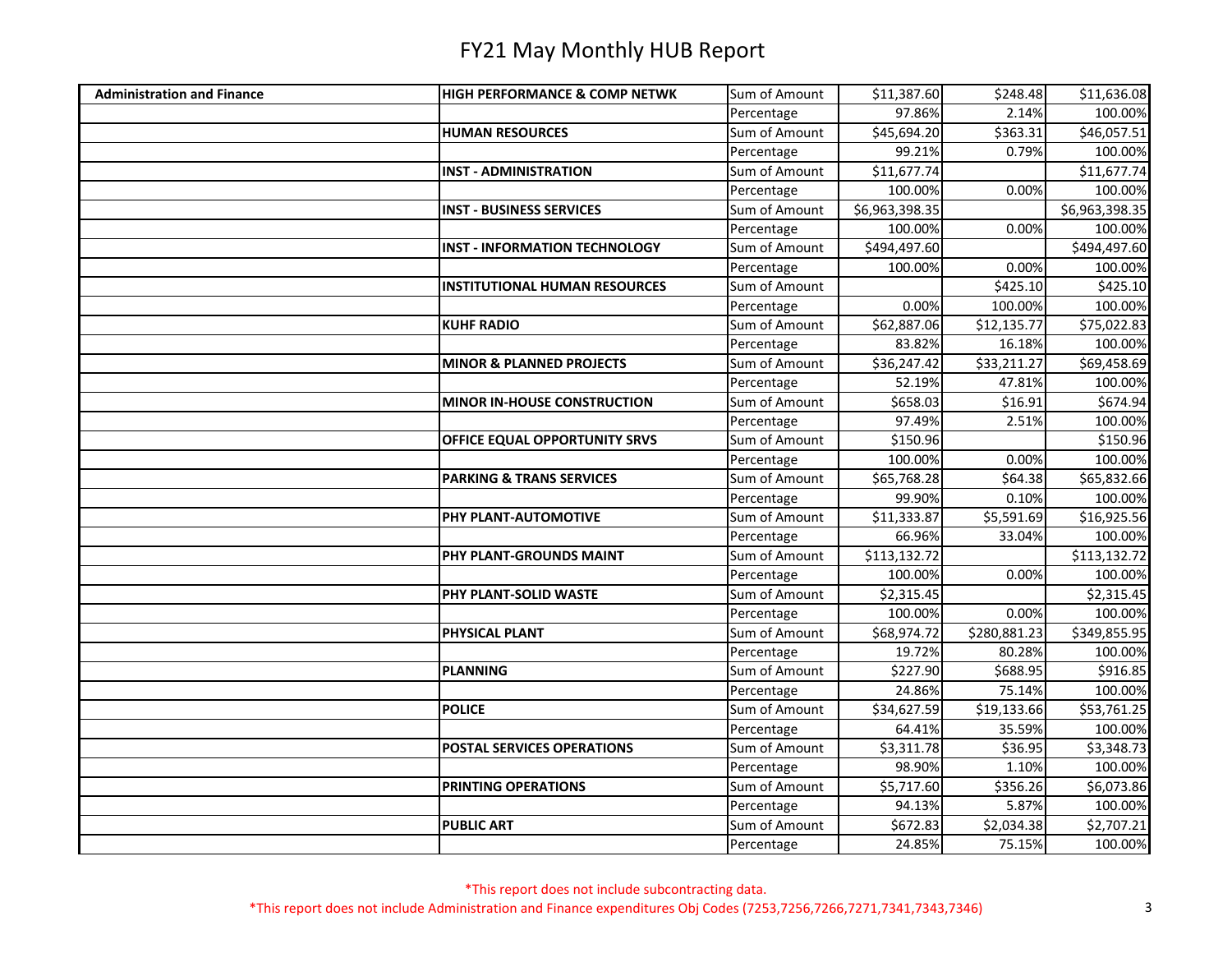| <b>Administration and Finance</b>               | <b>RISK MANAGEMENT</b>                   | Sum of Amount               | \$135.63             |                         | \$135.63               |
|-------------------------------------------------|------------------------------------------|-----------------------------|----------------------|-------------------------|------------------------|
|                                                 |                                          | Percentage                  | 100.00%              | 0.00%                   | 100.00%                |
|                                                 | <b>SERVICE LEVEL AGREEMENT</b>           | Sum of Amount               | \$72,904.86          | \$163,882.88            | \$236,787.74           |
|                                                 |                                          | Percentage                  | 30.79%               | 69.21%                  | 100.00%                |
|                                                 | <b>STUDENT BUSINESS SERVICES</b>         | Sum of Amount               | \$23,186.54          | \$1,488.72              | \$24,675.26            |
|                                                 |                                          | Percentage                  | 93.97%               | 6.03%                   | 100.00%                |
|                                                 | <b>TECHNOLOGY SERVICES &amp; SUPPORT</b> | Sum of Amount               | \$18,418.22          | \$34,477.70             | \$52,895.92            |
|                                                 |                                          | Percentage                  | 34.82%               | 65.18%                  | 100.00%                |
|                                                 | TV PUBLIC BROADCASTING                   | Sum of Amount               | \$92,726.70          | \$17,258.61             | \$109,985.31           |
|                                                 |                                          | Percentage                  | 84.31%               | 15.69%                  | 100.00%                |
|                                                 | <b>UIT BUSINESS SERVICES</b>             | Sum of Amount               | \$6.49               |                         | \$6.49                 |
|                                                 |                                          | Percentage                  | 100.00%              | 0.00%                   | 100.00%                |
|                                                 | UIT EXTERNALLY FUNDED PROJECTS           | Sum of Amount               | \$1,310.20           | \$16,586.01             | \$17,896.21            |
|                                                 |                                          | Percentage                  | 7.32%                | 92.68%                  | 100.00%                |
|                                                 | <b>UIT SECURITY</b>                      | Sum of Amount               | \$371,080.32         |                         | \$371,080.32           |
|                                                 |                                          | Percentage                  | 100.00%              | 0.00%                   | 100.00%                |
|                                                 | <b>UNIVERSITY INFORMATION TECH</b>       | Sum of Amount               | \$499.77             | \$104.72                | \$604.49               |
|                                                 |                                          | Percentage                  | 82.68%               | 17.32%                  | 100.00%                |
| <b>Administration and Finance Sum of Amount</b> |                                          |                             | \$8,889,941.52       | \$655,274.96            | \$9,545,216.48         |
| <b>Administration and Finance Percentage</b>    |                                          |                             | 93.14%               | 6.86%                   | 100.00%                |
| Architecture                                    | <b>DEAN, G D HINES ARCH &amp; DESIGN</b> | Sum of Amount               | \$4,334.54           | \$2,026.73              | \$6,361.27             |
|                                                 |                                          | Percentage                  | 68.14%               | 31.86%                  | 100.00%                |
| <b>Architecture Sum of Amount</b>               |                                          |                             | \$4,334.54           | \$2,026.73              | \$6,361.27             |
| <b>Architecture Percentage</b>                  |                                          |                             | 68.14%               | 31.86%                  | 100.00%                |
| <b>Business Administration</b>                  | <b>ACCOUNTANCY AND TAXATION</b>          | Sum of Amount               | \$3,143.63           | \$1,450.00              | $$4,593.\overline{63}$ |
|                                                 |                                          | Percentage                  | 68.43%               | 31.57%                  | 100.00%                |
|                                                 | <b>ACCOUNTING CERTIFICATE PROGRAM</b>    | Sum of Amount               | \$146.94             |                         | \$146.94               |
|                                                 |                                          | Percentage                  | 100.00%              | 0.00%                   | 100.00%                |
|                                                 | <b>BAUER CAREER SERVICES CTR</b>         | Sum of Amount               | \$4,622.41           | \$5,250.00              | \$9,872.41             |
|                                                 |                                          | Percentage                  | 46.82%               | 53.18%                  | 100.00%                |
|                                                 | <b>BAUER COMMUNICATIONS</b>              | Sum of Amount               | \$6,063.42           | \$6,387.53              | \$12,450.95            |
|                                                 |                                          | Percentage                  | 48.70%               | 51.30%                  | 100.00%                |
|                                                 | <b>BAUER DIVISION OF TECHNOLOGY</b>      | Sum of Amount               | \$4,656.24           | \$1,266.95              | \$5,923.19             |
|                                                 |                                          | Percentage                  | 78.61%               | 21.39%                  | 100.00%                |
|                                                 | <b>BAUER GRADUATEPROFESSIONALPRGS</b>    | Sum of Amount               | \$28,382.11          | \$4,375.00              | \$32,757.11            |
|                                                 |                                          | Percentage                  | 86.64%               | 13.36%                  | 100.00%                |
|                                                 |                                          |                             |                      |                         | \$141,750.38           |
|                                                 | <b>DEAN'S OFFICE BAUER COLLEGE</b>       | Sum of Amount               | \$128,324.88         | $\overline{$}13,425.50$ |                        |
|                                                 |                                          | Percentage                  | 90.53%               | 9.47%                   | 100.00%                |
|                                                 | <b>DECISION AND INFORMATION SCIEN</b>    | Sum of Amount<br>Percentage | \$1,471.20<br>86.46% | \$230.44<br>13.54%      | \$1,701.64<br>100.00%  |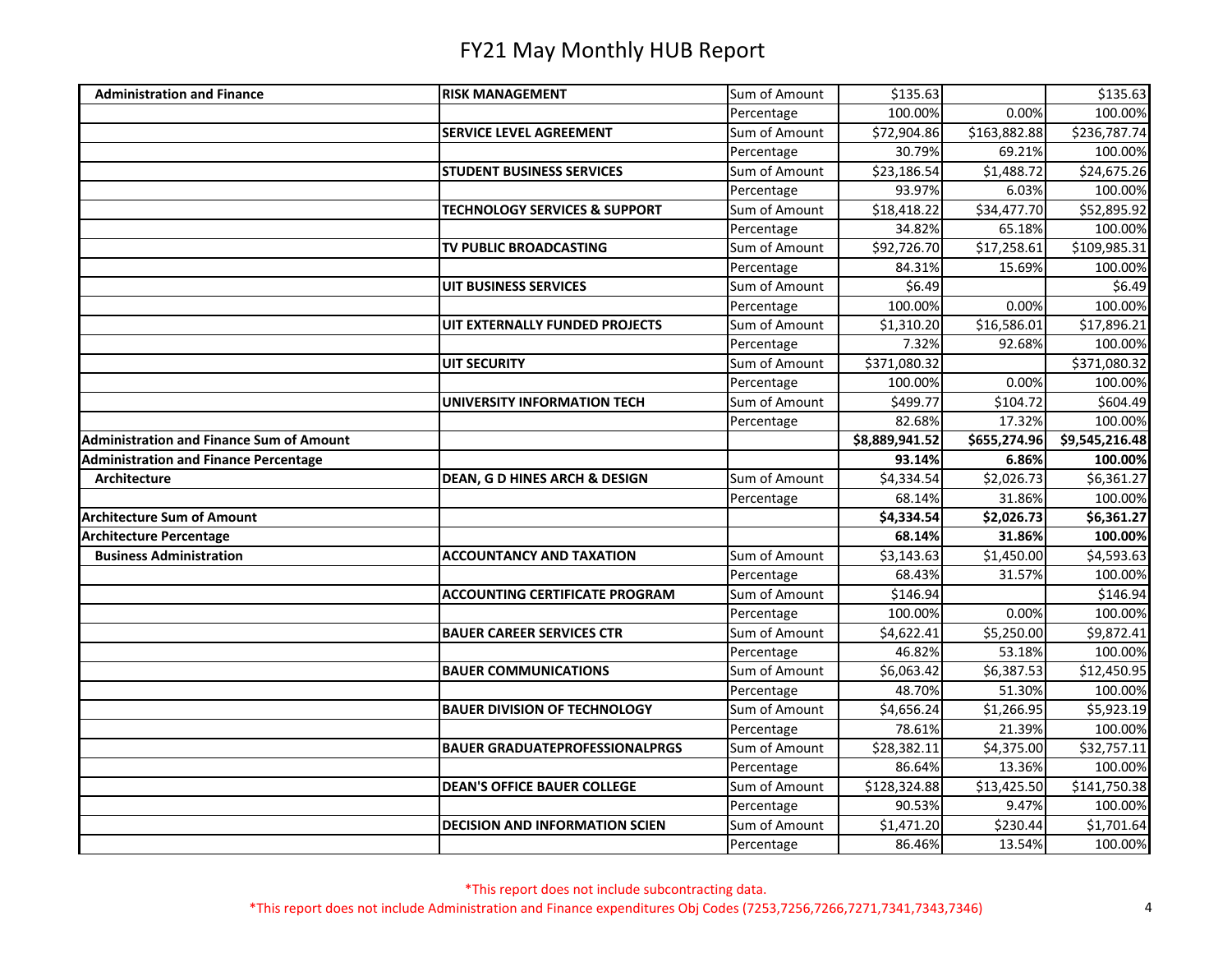| <b>Business Administration</b>               | <b>EXECUTIVE DEGREE PROGRAMS</b>          | Sum of Amount | \$4,764.29     | \$2,275.49   | \$7,039.78     |
|----------------------------------------------|-------------------------------------------|---------------|----------------|--------------|----------------|
|                                              |                                           | Percentage    | 67.68%         | 32.32%       | 100.00%        |
|                                              | <b>FINANCE DEPARTMENT</b>                 | Sum of Amount | \$4,237.37     |              | \$4,237.37     |
|                                              |                                           | Percentage    | 100.00%        | 0.00%        | 100.00%        |
|                                              | <b>MANAGEMENT DEPARTMENT</b>              | Sum of Amount | \$350.89       | \$502.37     | \$853.26       |
|                                              |                                           | Percentage    | 41.12%         | 58.88%       | 100.00%        |
|                                              | <b>MARKETING DEPARTMENT</b>               | Sum of Amount | \$278.67       |              | \$278.67       |
|                                              |                                           | Percentage    | 100.00%        | 0.00%        | 100.00%        |
|                                              | <b>SALES EXCELLENCE INSTITUTE</b>         | Sum of Amount | \$2,081.71     | \$1,375.00   | \$3,456.71     |
|                                              |                                           | Percentage    | 60.22%         | 39.78%       | 100.00%        |
|                                              | <b>SMALL BUSINESS DEV CENTER</b>          | Sum of Amount | \$53,741.88    | \$56,643.42  | \$110,385.30   |
|                                              |                                           | Percentage    | 48.69%         | 51.31%       | 100.00%        |
|                                              | <b>UNDERGRAD BUSINESS PROG</b>            | Sum of Amount | \$3,539.09     | \$2,824.85   | \$6,363.94     |
|                                              |                                           | Percentage    | 55.61%         | 44.39%       | 100.00%        |
|                                              | <b>WOLFF CTR FOR ENTREPRENEURSHIP</b>     | Sum of Amount | \$2,776.42     | \$7,034.68   | \$9,811.10     |
|                                              |                                           | Percentage    | 28.30%         | 71.70%       | 100.00%        |
| <b>Business Administration Sum of Amount</b> |                                           |               | \$248,581.15   | \$103,041.23 | \$351,622.38   |
| <b>Business Administration Percentage</b>    |                                           |               | 70.70%         | 29.30%       | 100.00%        |
| <b>Chancellor/President</b>                  | <b>BASEBALL</b>                           | Sum of Amount | \$29,162.83    |              | \$29,162.83    |
|                                              |                                           | Percentage    | 100.00%        | 0.00%        | 100.00%        |
|                                              | <b>COMPLIANCE</b>                         | Sum of Amount | \$245.22       | \$36.10      | \$281.32       |
|                                              |                                           | Percentage    | 87.17%         | 12.83%       | 100.00%        |
|                                              | <b>FOOTBALL</b>                           | Sum of Amount | \$19,224.63    | \$10,696.97  | \$29,921.60    |
|                                              |                                           | Percentage    | 64.25%         | 35.75%       | 100.00%        |
|                                              | <b>INST INTERCOLLEGIATE ATHLETICS</b>     | Sum of Amount | \$19,310.00    |              | \$19,310.00    |
|                                              |                                           | Percentage    | 100.00%        | 0.00%        | 100.00%        |
|                                              | <b>INTERCOLLEGIATE ATHLETICS</b>          | Sum of Amount | \$1,203,131.50 | \$29,191.65  | \$1,232,323.15 |
|                                              |                                           | Percentage    | 97.63%         | 2.37%        | 100.00%        |
|                                              | <b>MEN'S BASKETBALL</b>                   | Sum of Amount | \$38,122.62    | \$2,000.00   | \$40,122.62    |
|                                              |                                           | Percentage    | 95.02%         | 4.98%        | 100.00%        |
|                                              | <b>MEN'S GOLF</b>                         | Sum of Amount | \$4,525.00     |              | \$4,525.00     |
|                                              |                                           | Percentage    | 100.00%        | 0.00%        | 100.00%        |
|                                              | <b>MEN'S TRACK AND FIELD</b>              | Sum of Amount | \$22,403.68    | \$1,462.50   | \$23,866.18    |
|                                              |                                           | Percentage    | 93.87%         | 6.13%        | 100.00%        |
|                                              | <b>NEIGHBORHOOD &amp; STRATEGIC INITI</b> | Sum of Amount | \$330.79       |              | \$330.79       |
|                                              |                                           | Percentage    | 100.00%        | 0.00%        | 100.00%        |
|                                              | OFF OF PROTOCOL SPECIAL EVENTS            | Sum of Amount | \$91,973.27    | \$323.88     | \$92,297.15    |
|                                              |                                           | Percentage    | 99.65%         | 0.35%        | 100.00%        |
|                                              | <b>PRESIDENT</b>                          | Sum of Amount | \$244.00       | \$283.37     | \$527.37       |
|                                              |                                           | Percentage    | 46.27%         | 53.73%       | 100.00%        |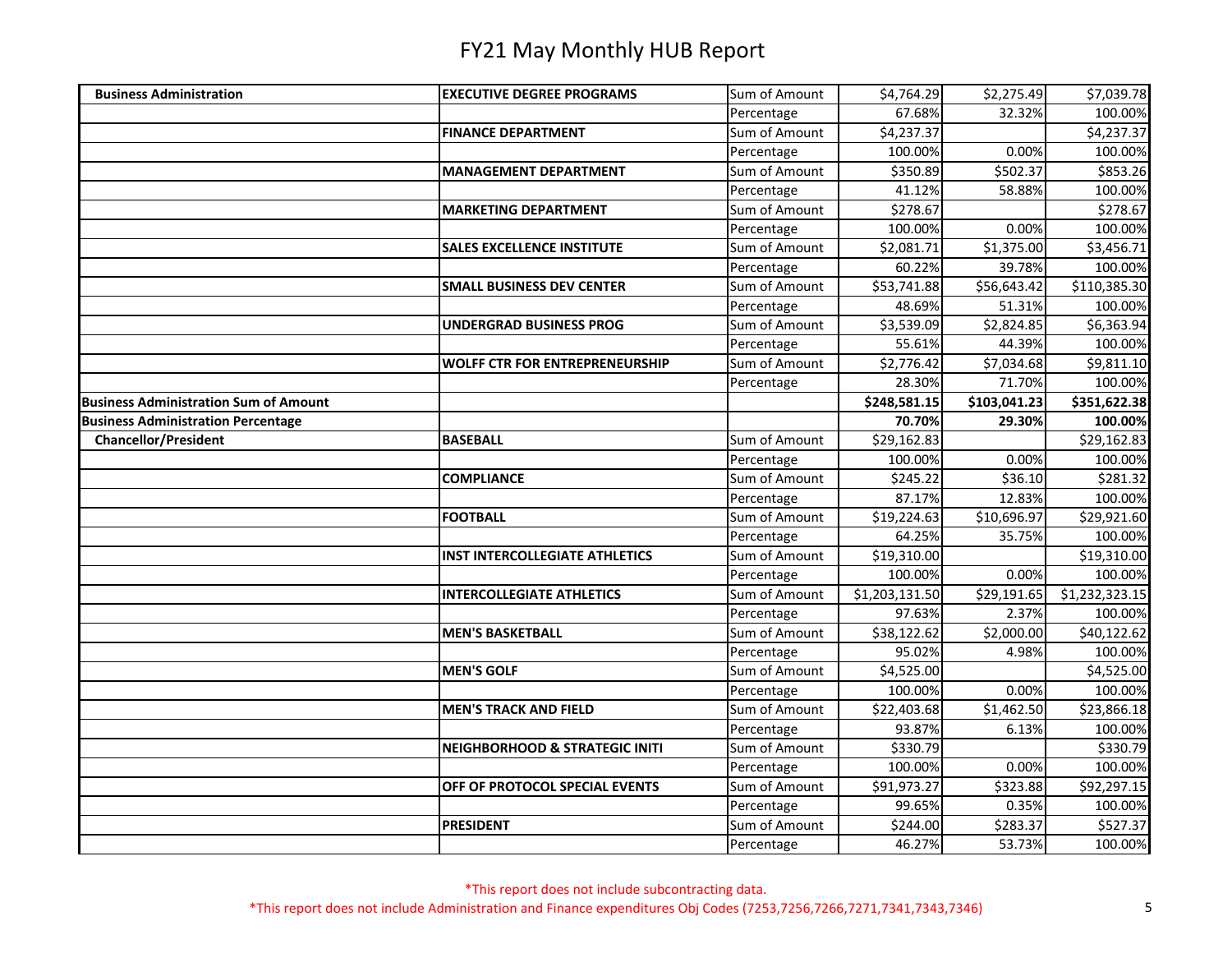| <b>Chancellor/President</b>               | <b>STAFF COUNCIL</b>                     | Sum of Amount               |                       | \$37.99     | \$37.99                |
|-------------------------------------------|------------------------------------------|-----------------------------|-----------------------|-------------|------------------------|
|                                           |                                          | Percentage                  | 0.00%                 | 100.00%     | 100.00%                |
|                                           | <b>UH ENERGY</b>                         | Sum of Amount               | \$3,004.23            | \$4,762.22  | \$7,766.45             |
|                                           |                                          | Percentage                  | 38.68%                | 61.32%      | 100.00%                |
|                                           | <b>WOMEN'S BASKETBALL</b>                | Sum of Amount               | \$6,466.84            | \$512.98    | \$6,979.82             |
|                                           |                                          | Percentage                  | 92.65%                | 7.35%       | 100.00%                |
|                                           | <b>WOMEN'S GOLF</b>                      | Sum of Amount               | \$1,095.67            |             | \$1,095.67             |
|                                           |                                          | Percentage                  | 100.00%               | 0.00%       | 100.00%                |
|                                           | <b>WOMEN'S SOCCER</b>                    | Sum of Amount               | \$2,487.82            | \$216.00    | \$2,703.82             |
|                                           |                                          | Percentage                  | 92.01%                | 7.99%       | 100.00%                |
|                                           | <b>WOMEN'S SOFTBALL</b>                  | Sum of Amount               | \$18,349.76           |             | \$18,349.76            |
|                                           |                                          | Percentage                  | 100.00%               | 0.00%       | 100.00%                |
|                                           | <b>WOMEN'S SWIMMING &amp; DIVING</b>     | Sum of Amount               | \$2,434.37            |             | \$2,434.37             |
|                                           |                                          | Percentage                  | 100.00%               | 0.00%       | 100.00%                |
|                                           | <b>WOMEN'S TENNIS</b>                    | Sum of Amount               | \$4,233.28            |             | \$4,233.28             |
|                                           |                                          | Percentage                  | 100.00%               | 0.00%       | 100.00%                |
|                                           | <b>WOMEN'S VOLLEYBALL</b>                | Sum of Amount               | \$10,792.25           |             | \$10,792.25            |
|                                           |                                          | Percentage                  | 100.00%               | 0.00%       | 100.00%                |
| <b>Chancellor/President Sum of Amount</b> |                                          |                             | \$1,477,537.76        | \$49,523.66 | \$1,527,061.42         |
| <b>Chancellor/President Percentage</b>    |                                          |                             | 96.76%                | 3.24%       | 100.00%                |
| <b>College of Medicine</b>                | <b>BEHAVIORAL &amp; SOCIAL SCIENCES</b>  | Sum of Amount               | \$594.15              |             | \$594.15               |
|                                           |                                          | Percentage                  | 100.00%               | 0.00%       | 100.00%                |
|                                           | <b>BIOMEDICAL SCIENCES</b>               | Sum of Amount               | \$2,288.92            |             | \$2,288.92             |
|                                           |                                          | Percentage                  | 100.00%               | 0.00%       | 100.00%                |
|                                           | <b>CLINICAL SCIENCES</b>                 | Sum of Amount               | \$898.99              |             | \$898.99               |
|                                           |                                          | Percentage                  | 100.00%               | 0.00%       | 100.00%                |
|                                           | <b>COMMUNITY HEALTH</b>                  | Sum of Amount               | \$8,554.86            | \$96.75     | \$8,651.61             |
|                                           |                                          | Percentage                  | 98.88%                | 1.12%       | 100.00%                |
|                                           | <b>HEALTH SYST &amp; POPULATIONS SCI</b> | Sum of Amount               | \$482.00              |             | \$482.00               |
|                                           |                                          | Percentage                  | 100.00%               | 0.00%       | 100.00%                |
|                                           | <b>MEDICAL EDUCATION</b>                 | Sum of Amount               | \$2,034.59            | \$1,047.17  | \$3,081.76             |
|                                           |                                          | Percentage                  | 66.02%                | 33.98%      | 100.00%                |
|                                           | OFFICE OF THE DEAN                       | Sum of Amount               | \$9,959.85            | \$776.57    | \$10,736.42            |
|                                           |                                          | Percentage                  | 92.77%                | 7.23%       | 100.00%                |
|                                           | <b>STU AFF ADMISSIONS &amp; OUTREACH</b> | Sum of Amount               | \$594.87              | \$1,748.39  | \$2,343.26             |
|                                           |                                          | Percentage                  | 25.39%                | 74.61%      | 100.00%                |
| <b>College of Medicine Sum of Amount</b>  |                                          |                             |                       |             |                        |
|                                           |                                          |                             | \$25,408.23           | \$3,668.88  | \$29,077.11            |
| <b>College of Medicine Percentage</b>     |                                          |                             | 87.38%                | 12.62%      | 100.00%                |
| <b>College of Nursing</b>                 | <b>DEANS OFFICE - COLLEG OF NURSI</b>    | Sum of Amount<br>Percentage | \$70,541.89<br>90.26% | \$7,614.97  | \$78,156.86<br>100.00% |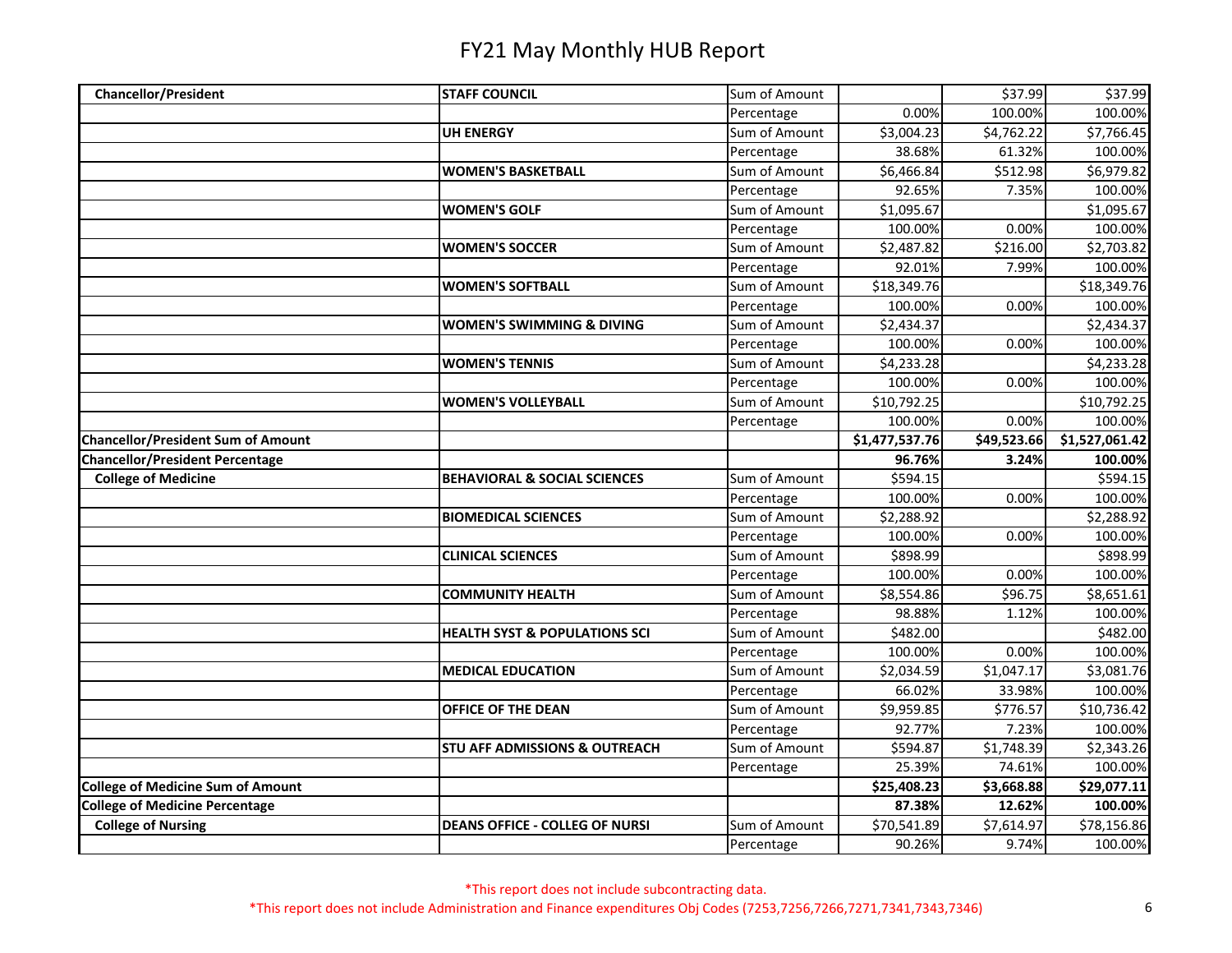| <b>College of Nursing Sum of Amount</b>  |                                       |               | \$70,541.89  | \$7,614.97  | \$78,156.86  |
|------------------------------------------|---------------------------------------|---------------|--------------|-------------|--------------|
| <b>College of Nursing Percentage</b>     |                                       |               | 90.26%       | 9.74%       | 100.00%      |
| <b>College of the Arts</b>               | <b>ART</b>                            | Sum of Amount | \$11,044.88  | \$300.10    | \$11,344.98  |
|                                          |                                       | Percentage    | 97.35%       | 2.65%       | 100.00%      |
|                                          | <b>BAND</b>                           | Sum of Amount | \$148,116.10 |             | \$148,116.10 |
|                                          |                                       | Percentage    | 100.00%      | 0.00%       | 100.00%      |
|                                          | <b>BLAFFER GALLERY</b>                | Sum of Amount | \$5,571.94   | \$162.55    | \$5,734.49   |
|                                          |                                       | Percentage    | 97.17%       | 2.83%       | 100.00%      |
|                                          | <b>CWMCA CENTER FOR THE ARTS</b>      | Sum of Amount | \$8,075.07   |             | \$8,075.07   |
|                                          |                                       | Percentage    | 100.00%      | 0.00%       | 100.00%      |
|                                          | <b>DEAN OFFIC THE COLLEGE OF ARTS</b> | Sum of Amount | \$18,333.84  |             | \$18,333.84  |
|                                          |                                       | Percentage    | 100.00%      | 0.00%       | 100.00%      |
|                                          | <b>MUSIC</b>                          | Sum of Amount | \$37,935.71  | \$366.78    | \$38,302.49  |
|                                          |                                       | Percentage    | 99.04%       | 0.96%       | 100.00%      |
|                                          | <b>THEATER</b>                        | Sum of Amount | \$903.27     |             | \$903.27     |
|                                          |                                       | Percentage    | 100.00%      | 0.00%       | 100.00%      |
| <b>College of the Arts Sum of Amount</b> |                                       |               | \$229,980.81 | \$829.43    | \$230,810.24 |
| <b>College of the Arts Percentage</b>    |                                       |               | 99.64%       | 0.36%       | 100.00%      |
| <b>Education</b>                         | <b>ASIAN AMERICAN STUDIES</b>         | Sum of Amount | \$505.24     |             | \$505.24     |
|                                          |                                       | Percentage    | 100.00%      | 0.00%       | 100.00%      |
|                                          | <b>CENTER FOR INFO TECG IN ED.</b>    | Sum of Amount | \$29.99      | \$500.00    | \$529.99     |
|                                          |                                       | Percentage    | 5.66%        | 94.34%      | 100.00%      |
|                                          | <b>CHARTER SCHOOL</b>                 | Sum of Amount | \$1,162.50   | \$14,007.10 | \$15,169.60  |
|                                          |                                       | Percentage    | 7.66%        | 92.34%      | 100.00%      |
|                                          | <b>CURRICULUM AND INSTRUCTION</b>     | Sum of Amount | \$5,931.10   |             | \$5,931.10   |
|                                          |                                       | Percentage    | 100.00%      | 0.00%       | 100.00%      |
|                                          | <b>DEAN, EDUCATION</b>                | Sum of Amount | \$5,508.39   | \$9,295.79  | \$14,804.18  |
|                                          |                                       | Percentage    | 37.21%       | 62.79%      | 100.00%      |
|                                          | ED LEADERSHIP & POLICY STUDIES        | Sum of Amount | \$6,906.30   | \$4,664.07  | \$11,570.37  |
|                                          |                                       | Percentage    | 59.69%       | 40.31%      | 100.00%      |
|                                          | PSYCH, HLTH & LEARNING SCIENCE        | Sum of Amount | \$18,463.90  | \$2,198.98  | \$20,662.88  |
|                                          |                                       | Percentage    | 89.36%       | 10.64%      | 100.00%      |
| <b>Education Sum of Amount</b>           |                                       |               | \$38,507.42  | \$30,665.94 | \$69,173.36  |
| <b>Education Percentage</b>              |                                       |               | 55.67%       | 44.33%      | 100.00%      |
| <b>Engineering</b>                       | <b>BIOMEDICAL ENGINEERING</b>         | Sum of Amount | \$51,010.59  | \$6,667.35  | \$57,677.94  |
|                                          |                                       | Percentage    | 88.44%       | 11.56%      | 100.00%      |
|                                          | <b>CHEMICAL ENGINEERING</b>           | Sum of Amount | \$193,873.86 | \$2,717.00  | \$196,590.86 |
|                                          |                                       | Percentage    | 98.62%       | 1.38%       | 100.00%      |
|                                          | <b>CIVIL ENGINEERING</b>              | Sum of Amount | \$87,810.67  | \$3,042.99  | \$90,853.66  |
|                                          |                                       | Percentage    | 96.65%       | 3.35%       | 100.00%      |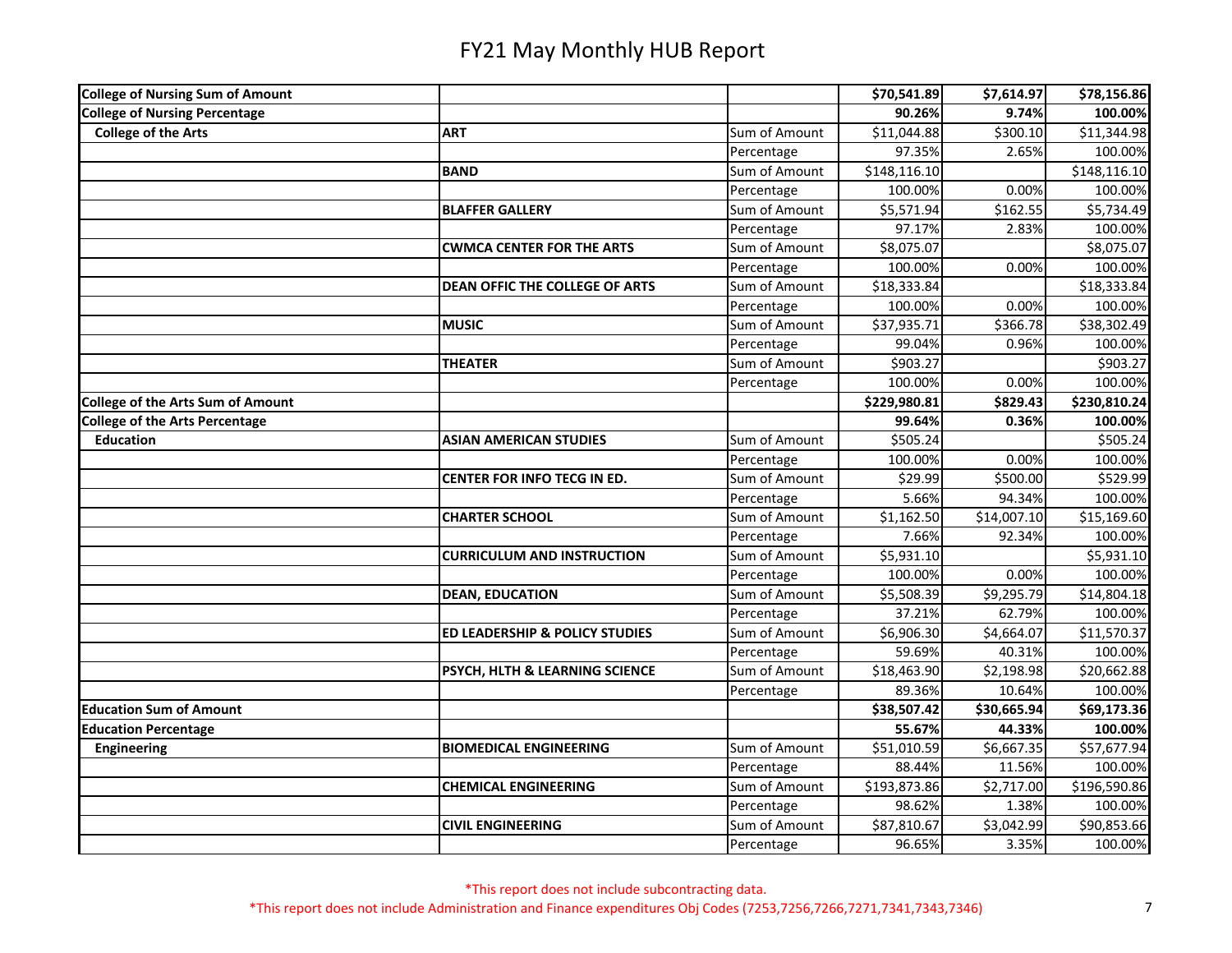| <b>COMPOSITE ENGR APPLICATIONS CT</b><br><b>Engineering</b><br>100.00%<br>0.00%<br>100.00%<br>Percentage<br>\$102,784.25<br>\$321.52<br>Sum of Amount<br>\$103,105.77<br><b>DEAN, ENGINEERING</b><br>99.69%<br>0.31%<br>100.00%<br>Percentage<br>\$211,959.50<br>Sum of Amount<br>\$208,044.50<br>\$3,915.00<br><b>ELECTRICAL ENGINEERING</b><br>98.15%<br>100.00%<br>Percentage<br>1.85%<br>Sum of Amount<br>\$1,078.07<br>\$1,078.07<br><b>ENGr UNDERGRADUATE PROGRAMS</b><br>Percentage<br>100.00%<br>0.00%<br>100.00%<br>\$512.78<br>Sum of Amount<br>\$512.78<br><b>INDUSTRIAL ENGINEERING</b><br>0.00%<br>100.00%<br>Percentage<br>100.00%<br>\$575.42<br>Sum of Amount<br>\$575.42<br><b>INTEGRATED BIO &amp; NANO SYSTEM</b><br>Percentage<br>100.00%<br>0.00%<br>100.00%<br>Sum of Amount<br>\$26,634.57<br>\$7,733.88<br>\$34,368.45<br><b>MECHANICAL ENGINEERING</b><br>Percentage<br>77.50%<br>100.00%<br>22.50%<br>Sum of Amount<br>\$57,456.06<br><b>NAT'L AIRBORNE LASER MAP</b><br>\$57,456.06<br>100.00%<br>0.00%<br>100.00%<br>Percentage<br>\$32,301.97<br>\$7,869.06<br>\$40,171.03<br>PETROLEUM ENGINEERING<br>Sum of Amount<br>19.59%<br>100.00%<br>80.41%<br>Percentage<br>\$762,398.74<br>\$32,266.80<br>\$794,665.54<br><b>Engineering Sum of Amount</b><br>95.94%<br>4.06%<br>100.00%<br><b>Graduate College of Social Work</b><br>\$57.54<br>Sum of Amount<br>\$57.54<br><b>ADMISSIONS</b><br>0.00%<br>Percentage<br>100.00%<br>100.00%<br><b>AMERICAN HUMANICS</b><br>Sum of Amount<br>\$75.00<br>\$75.00<br>Percentage<br>100.00%<br>0.00%<br>100.00%<br>Sum of Amount<br>\$3,840.61<br>\$3,840.61<br><b>CHILD &amp; FAMILY CENTER</b><br>Percentage<br>100.00%<br>0.00%<br>100.00%<br>Sum of Amount<br>\$4,724.75<br>\$4,724.75<br><b>CTR DRUG &amp; SOCIAL POLICY RESRC</b><br>Percentage<br>100.00%<br>0.00%<br>100.00%<br>Sum of Amount<br>\$4,149.99<br>\$195.14<br>\$4,345.13<br><b>DEAN, SOCIAL WORK</b><br>95.51%<br>4.49%<br>100.00%<br>Percentage<br>Sum of Amount<br>\$478.93<br>\$478.93<br><b>GCSW-INFORMATION TECHNOLOGY</b><br>100.00%<br>0.00%<br>100.00%<br>Percentage<br>Sum of Amount<br>\$26,999.40<br>\$1,476.76<br>\$28,476.16<br>LATINA MATERNAL & FAMILY HLTH<br>94.81%<br>5.19%<br>100.00%<br>Percentage<br>\$40,326.22<br>\$1,671.90<br>\$41,998.12<br>96.02%<br>3.98%<br>100.00%<br>Sum of Amount<br>\$4,032.07<br><b>Honors College</b><br><b>DEAN, HONORS COLLEGE</b><br>\$3,925.70<br>\$106.37<br>97.36%<br>Percentage<br>2.64%<br>100.00%<br>Sum of Amount<br>\$400.00<br>\$400.00<br><b>FORENSICS PROGRAM</b><br>100.00%<br>0.00%<br>100.00%<br>Percentage |                                                      |               |          |          |
|-------------------------------------------------------------------------------------------------------------------------------------------------------------------------------------------------------------------------------------------------------------------------------------------------------------------------------------------------------------------------------------------------------------------------------------------------------------------------------------------------------------------------------------------------------------------------------------------------------------------------------------------------------------------------------------------------------------------------------------------------------------------------------------------------------------------------------------------------------------------------------------------------------------------------------------------------------------------------------------------------------------------------------------------------------------------------------------------------------------------------------------------------------------------------------------------------------------------------------------------------------------------------------------------------------------------------------------------------------------------------------------------------------------------------------------------------------------------------------------------------------------------------------------------------------------------------------------------------------------------------------------------------------------------------------------------------------------------------------------------------------------------------------------------------------------------------------------------------------------------------------------------------------------------------------------------------------------------------------------------------------------------------------------------------------------------------------------------------------------------------------------------------------------------------------------------------------------------------------------------------------------------------------------------------------------------------------------------------------------------------------------------------------------------------------------------------------------------------------------------------------------------------------------------------------------------------------------------------------------------------|------------------------------------------------------|---------------|----------|----------|
|                                                                                                                                                                                                                                                                                                                                                                                                                                                                                                                                                                                                                                                                                                                                                                                                                                                                                                                                                                                                                                                                                                                                                                                                                                                                                                                                                                                                                                                                                                                                                                                                                                                                                                                                                                                                                                                                                                                                                                                                                                                                                                                                                                                                                                                                                                                                                                                                                                                                                                                                                                                                                         |                                                      | Sum of Amount | \$316.00 | \$316.00 |
|                                                                                                                                                                                                                                                                                                                                                                                                                                                                                                                                                                                                                                                                                                                                                                                                                                                                                                                                                                                                                                                                                                                                                                                                                                                                                                                                                                                                                                                                                                                                                                                                                                                                                                                                                                                                                                                                                                                                                                                                                                                                                                                                                                                                                                                                                                                                                                                                                                                                                                                                                                                                                         |                                                      |               |          |          |
|                                                                                                                                                                                                                                                                                                                                                                                                                                                                                                                                                                                                                                                                                                                                                                                                                                                                                                                                                                                                                                                                                                                                                                                                                                                                                                                                                                                                                                                                                                                                                                                                                                                                                                                                                                                                                                                                                                                                                                                                                                                                                                                                                                                                                                                                                                                                                                                                                                                                                                                                                                                                                         |                                                      |               |          |          |
|                                                                                                                                                                                                                                                                                                                                                                                                                                                                                                                                                                                                                                                                                                                                                                                                                                                                                                                                                                                                                                                                                                                                                                                                                                                                                                                                                                                                                                                                                                                                                                                                                                                                                                                                                                                                                                                                                                                                                                                                                                                                                                                                                                                                                                                                                                                                                                                                                                                                                                                                                                                                                         |                                                      |               |          |          |
|                                                                                                                                                                                                                                                                                                                                                                                                                                                                                                                                                                                                                                                                                                                                                                                                                                                                                                                                                                                                                                                                                                                                                                                                                                                                                                                                                                                                                                                                                                                                                                                                                                                                                                                                                                                                                                                                                                                                                                                                                                                                                                                                                                                                                                                                                                                                                                                                                                                                                                                                                                                                                         |                                                      |               |          |          |
|                                                                                                                                                                                                                                                                                                                                                                                                                                                                                                                                                                                                                                                                                                                                                                                                                                                                                                                                                                                                                                                                                                                                                                                                                                                                                                                                                                                                                                                                                                                                                                                                                                                                                                                                                                                                                                                                                                                                                                                                                                                                                                                                                                                                                                                                                                                                                                                                                                                                                                                                                                                                                         |                                                      |               |          |          |
|                                                                                                                                                                                                                                                                                                                                                                                                                                                                                                                                                                                                                                                                                                                                                                                                                                                                                                                                                                                                                                                                                                                                                                                                                                                                                                                                                                                                                                                                                                                                                                                                                                                                                                                                                                                                                                                                                                                                                                                                                                                                                                                                                                                                                                                                                                                                                                                                                                                                                                                                                                                                                         |                                                      |               |          |          |
|                                                                                                                                                                                                                                                                                                                                                                                                                                                                                                                                                                                                                                                                                                                                                                                                                                                                                                                                                                                                                                                                                                                                                                                                                                                                                                                                                                                                                                                                                                                                                                                                                                                                                                                                                                                                                                                                                                                                                                                                                                                                                                                                                                                                                                                                                                                                                                                                                                                                                                                                                                                                                         |                                                      |               |          |          |
|                                                                                                                                                                                                                                                                                                                                                                                                                                                                                                                                                                                                                                                                                                                                                                                                                                                                                                                                                                                                                                                                                                                                                                                                                                                                                                                                                                                                                                                                                                                                                                                                                                                                                                                                                                                                                                                                                                                                                                                                                                                                                                                                                                                                                                                                                                                                                                                                                                                                                                                                                                                                                         |                                                      |               |          |          |
|                                                                                                                                                                                                                                                                                                                                                                                                                                                                                                                                                                                                                                                                                                                                                                                                                                                                                                                                                                                                                                                                                                                                                                                                                                                                                                                                                                                                                                                                                                                                                                                                                                                                                                                                                                                                                                                                                                                                                                                                                                                                                                                                                                                                                                                                                                                                                                                                                                                                                                                                                                                                                         |                                                      |               |          |          |
|                                                                                                                                                                                                                                                                                                                                                                                                                                                                                                                                                                                                                                                                                                                                                                                                                                                                                                                                                                                                                                                                                                                                                                                                                                                                                                                                                                                                                                                                                                                                                                                                                                                                                                                                                                                                                                                                                                                                                                                                                                                                                                                                                                                                                                                                                                                                                                                                                                                                                                                                                                                                                         |                                                      |               |          |          |
|                                                                                                                                                                                                                                                                                                                                                                                                                                                                                                                                                                                                                                                                                                                                                                                                                                                                                                                                                                                                                                                                                                                                                                                                                                                                                                                                                                                                                                                                                                                                                                                                                                                                                                                                                                                                                                                                                                                                                                                                                                                                                                                                                                                                                                                                                                                                                                                                                                                                                                                                                                                                                         |                                                      |               |          |          |
|                                                                                                                                                                                                                                                                                                                                                                                                                                                                                                                                                                                                                                                                                                                                                                                                                                                                                                                                                                                                                                                                                                                                                                                                                                                                                                                                                                                                                                                                                                                                                                                                                                                                                                                                                                                                                                                                                                                                                                                                                                                                                                                                                                                                                                                                                                                                                                                                                                                                                                                                                                                                                         |                                                      |               |          |          |
|                                                                                                                                                                                                                                                                                                                                                                                                                                                                                                                                                                                                                                                                                                                                                                                                                                                                                                                                                                                                                                                                                                                                                                                                                                                                                                                                                                                                                                                                                                                                                                                                                                                                                                                                                                                                                                                                                                                                                                                                                                                                                                                                                                                                                                                                                                                                                                                                                                                                                                                                                                                                                         |                                                      |               |          |          |
|                                                                                                                                                                                                                                                                                                                                                                                                                                                                                                                                                                                                                                                                                                                                                                                                                                                                                                                                                                                                                                                                                                                                                                                                                                                                                                                                                                                                                                                                                                                                                                                                                                                                                                                                                                                                                                                                                                                                                                                                                                                                                                                                                                                                                                                                                                                                                                                                                                                                                                                                                                                                                         |                                                      |               |          |          |
|                                                                                                                                                                                                                                                                                                                                                                                                                                                                                                                                                                                                                                                                                                                                                                                                                                                                                                                                                                                                                                                                                                                                                                                                                                                                                                                                                                                                                                                                                                                                                                                                                                                                                                                                                                                                                                                                                                                                                                                                                                                                                                                                                                                                                                                                                                                                                                                                                                                                                                                                                                                                                         |                                                      |               |          |          |
|                                                                                                                                                                                                                                                                                                                                                                                                                                                                                                                                                                                                                                                                                                                                                                                                                                                                                                                                                                                                                                                                                                                                                                                                                                                                                                                                                                                                                                                                                                                                                                                                                                                                                                                                                                                                                                                                                                                                                                                                                                                                                                                                                                                                                                                                                                                                                                                                                                                                                                                                                                                                                         |                                                      |               |          |          |
|                                                                                                                                                                                                                                                                                                                                                                                                                                                                                                                                                                                                                                                                                                                                                                                                                                                                                                                                                                                                                                                                                                                                                                                                                                                                                                                                                                                                                                                                                                                                                                                                                                                                                                                                                                                                                                                                                                                                                                                                                                                                                                                                                                                                                                                                                                                                                                                                                                                                                                                                                                                                                         |                                                      |               |          |          |
|                                                                                                                                                                                                                                                                                                                                                                                                                                                                                                                                                                                                                                                                                                                                                                                                                                                                                                                                                                                                                                                                                                                                                                                                                                                                                                                                                                                                                                                                                                                                                                                                                                                                                                                                                                                                                                                                                                                                                                                                                                                                                                                                                                                                                                                                                                                                                                                                                                                                                                                                                                                                                         |                                                      |               |          |          |
|                                                                                                                                                                                                                                                                                                                                                                                                                                                                                                                                                                                                                                                                                                                                                                                                                                                                                                                                                                                                                                                                                                                                                                                                                                                                                                                                                                                                                                                                                                                                                                                                                                                                                                                                                                                                                                                                                                                                                                                                                                                                                                                                                                                                                                                                                                                                                                                                                                                                                                                                                                                                                         | <b>Engineering Percentage</b>                        |               |          |          |
|                                                                                                                                                                                                                                                                                                                                                                                                                                                                                                                                                                                                                                                                                                                                                                                                                                                                                                                                                                                                                                                                                                                                                                                                                                                                                                                                                                                                                                                                                                                                                                                                                                                                                                                                                                                                                                                                                                                                                                                                                                                                                                                                                                                                                                                                                                                                                                                                                                                                                                                                                                                                                         |                                                      |               |          |          |
|                                                                                                                                                                                                                                                                                                                                                                                                                                                                                                                                                                                                                                                                                                                                                                                                                                                                                                                                                                                                                                                                                                                                                                                                                                                                                                                                                                                                                                                                                                                                                                                                                                                                                                                                                                                                                                                                                                                                                                                                                                                                                                                                                                                                                                                                                                                                                                                                                                                                                                                                                                                                                         |                                                      |               |          |          |
|                                                                                                                                                                                                                                                                                                                                                                                                                                                                                                                                                                                                                                                                                                                                                                                                                                                                                                                                                                                                                                                                                                                                                                                                                                                                                                                                                                                                                                                                                                                                                                                                                                                                                                                                                                                                                                                                                                                                                                                                                                                                                                                                                                                                                                                                                                                                                                                                                                                                                                                                                                                                                         |                                                      |               |          |          |
|                                                                                                                                                                                                                                                                                                                                                                                                                                                                                                                                                                                                                                                                                                                                                                                                                                                                                                                                                                                                                                                                                                                                                                                                                                                                                                                                                                                                                                                                                                                                                                                                                                                                                                                                                                                                                                                                                                                                                                                                                                                                                                                                                                                                                                                                                                                                                                                                                                                                                                                                                                                                                         |                                                      |               |          |          |
|                                                                                                                                                                                                                                                                                                                                                                                                                                                                                                                                                                                                                                                                                                                                                                                                                                                                                                                                                                                                                                                                                                                                                                                                                                                                                                                                                                                                                                                                                                                                                                                                                                                                                                                                                                                                                                                                                                                                                                                                                                                                                                                                                                                                                                                                                                                                                                                                                                                                                                                                                                                                                         |                                                      |               |          |          |
|                                                                                                                                                                                                                                                                                                                                                                                                                                                                                                                                                                                                                                                                                                                                                                                                                                                                                                                                                                                                                                                                                                                                                                                                                                                                                                                                                                                                                                                                                                                                                                                                                                                                                                                                                                                                                                                                                                                                                                                                                                                                                                                                                                                                                                                                                                                                                                                                                                                                                                                                                                                                                         |                                                      |               |          |          |
|                                                                                                                                                                                                                                                                                                                                                                                                                                                                                                                                                                                                                                                                                                                                                                                                                                                                                                                                                                                                                                                                                                                                                                                                                                                                                                                                                                                                                                                                                                                                                                                                                                                                                                                                                                                                                                                                                                                                                                                                                                                                                                                                                                                                                                                                                                                                                                                                                                                                                                                                                                                                                         |                                                      |               |          |          |
|                                                                                                                                                                                                                                                                                                                                                                                                                                                                                                                                                                                                                                                                                                                                                                                                                                                                                                                                                                                                                                                                                                                                                                                                                                                                                                                                                                                                                                                                                                                                                                                                                                                                                                                                                                                                                                                                                                                                                                                                                                                                                                                                                                                                                                                                                                                                                                                                                                                                                                                                                                                                                         |                                                      |               |          |          |
|                                                                                                                                                                                                                                                                                                                                                                                                                                                                                                                                                                                                                                                                                                                                                                                                                                                                                                                                                                                                                                                                                                                                                                                                                                                                                                                                                                                                                                                                                                                                                                                                                                                                                                                                                                                                                                                                                                                                                                                                                                                                                                                                                                                                                                                                                                                                                                                                                                                                                                                                                                                                                         |                                                      |               |          |          |
|                                                                                                                                                                                                                                                                                                                                                                                                                                                                                                                                                                                                                                                                                                                                                                                                                                                                                                                                                                                                                                                                                                                                                                                                                                                                                                                                                                                                                                                                                                                                                                                                                                                                                                                                                                                                                                                                                                                                                                                                                                                                                                                                                                                                                                                                                                                                                                                                                                                                                                                                                                                                                         |                                                      |               |          |          |
|                                                                                                                                                                                                                                                                                                                                                                                                                                                                                                                                                                                                                                                                                                                                                                                                                                                                                                                                                                                                                                                                                                                                                                                                                                                                                                                                                                                                                                                                                                                                                                                                                                                                                                                                                                                                                                                                                                                                                                                                                                                                                                                                                                                                                                                                                                                                                                                                                                                                                                                                                                                                                         |                                                      |               |          |          |
|                                                                                                                                                                                                                                                                                                                                                                                                                                                                                                                                                                                                                                                                                                                                                                                                                                                                                                                                                                                                                                                                                                                                                                                                                                                                                                                                                                                                                                                                                                                                                                                                                                                                                                                                                                                                                                                                                                                                                                                                                                                                                                                                                                                                                                                                                                                                                                                                                                                                                                                                                                                                                         |                                                      |               |          |          |
|                                                                                                                                                                                                                                                                                                                                                                                                                                                                                                                                                                                                                                                                                                                                                                                                                                                                                                                                                                                                                                                                                                                                                                                                                                                                                                                                                                                                                                                                                                                                                                                                                                                                                                                                                                                                                                                                                                                                                                                                                                                                                                                                                                                                                                                                                                                                                                                                                                                                                                                                                                                                                         |                                                      |               |          |          |
|                                                                                                                                                                                                                                                                                                                                                                                                                                                                                                                                                                                                                                                                                                                                                                                                                                                                                                                                                                                                                                                                                                                                                                                                                                                                                                                                                                                                                                                                                                                                                                                                                                                                                                                                                                                                                                                                                                                                                                                                                                                                                                                                                                                                                                                                                                                                                                                                                                                                                                                                                                                                                         |                                                      |               |          |          |
|                                                                                                                                                                                                                                                                                                                                                                                                                                                                                                                                                                                                                                                                                                                                                                                                                                                                                                                                                                                                                                                                                                                                                                                                                                                                                                                                                                                                                                                                                                                                                                                                                                                                                                                                                                                                                                                                                                                                                                                                                                                                                                                                                                                                                                                                                                                                                                                                                                                                                                                                                                                                                         | <b>Graduate College of Social Work Sum of Amount</b> |               |          |          |
|                                                                                                                                                                                                                                                                                                                                                                                                                                                                                                                                                                                                                                                                                                                                                                                                                                                                                                                                                                                                                                                                                                                                                                                                                                                                                                                                                                                                                                                                                                                                                                                                                                                                                                                                                                                                                                                                                                                                                                                                                                                                                                                                                                                                                                                                                                                                                                                                                                                                                                                                                                                                                         | <b>Graduate College of Social Work Percentage</b>    |               |          |          |
|                                                                                                                                                                                                                                                                                                                                                                                                                                                                                                                                                                                                                                                                                                                                                                                                                                                                                                                                                                                                                                                                                                                                                                                                                                                                                                                                                                                                                                                                                                                                                                                                                                                                                                                                                                                                                                                                                                                                                                                                                                                                                                                                                                                                                                                                                                                                                                                                                                                                                                                                                                                                                         |                                                      |               |          |          |
|                                                                                                                                                                                                                                                                                                                                                                                                                                                                                                                                                                                                                                                                                                                                                                                                                                                                                                                                                                                                                                                                                                                                                                                                                                                                                                                                                                                                                                                                                                                                                                                                                                                                                                                                                                                                                                                                                                                                                                                                                                                                                                                                                                                                                                                                                                                                                                                                                                                                                                                                                                                                                         |                                                      |               |          |          |
|                                                                                                                                                                                                                                                                                                                                                                                                                                                                                                                                                                                                                                                                                                                                                                                                                                                                                                                                                                                                                                                                                                                                                                                                                                                                                                                                                                                                                                                                                                                                                                                                                                                                                                                                                                                                                                                                                                                                                                                                                                                                                                                                                                                                                                                                                                                                                                                                                                                                                                                                                                                                                         |                                                      |               |          |          |
|                                                                                                                                                                                                                                                                                                                                                                                                                                                                                                                                                                                                                                                                                                                                                                                                                                                                                                                                                                                                                                                                                                                                                                                                                                                                                                                                                                                                                                                                                                                                                                                                                                                                                                                                                                                                                                                                                                                                                                                                                                                                                                                                                                                                                                                                                                                                                                                                                                                                                                                                                                                                                         |                                                      |               |          |          |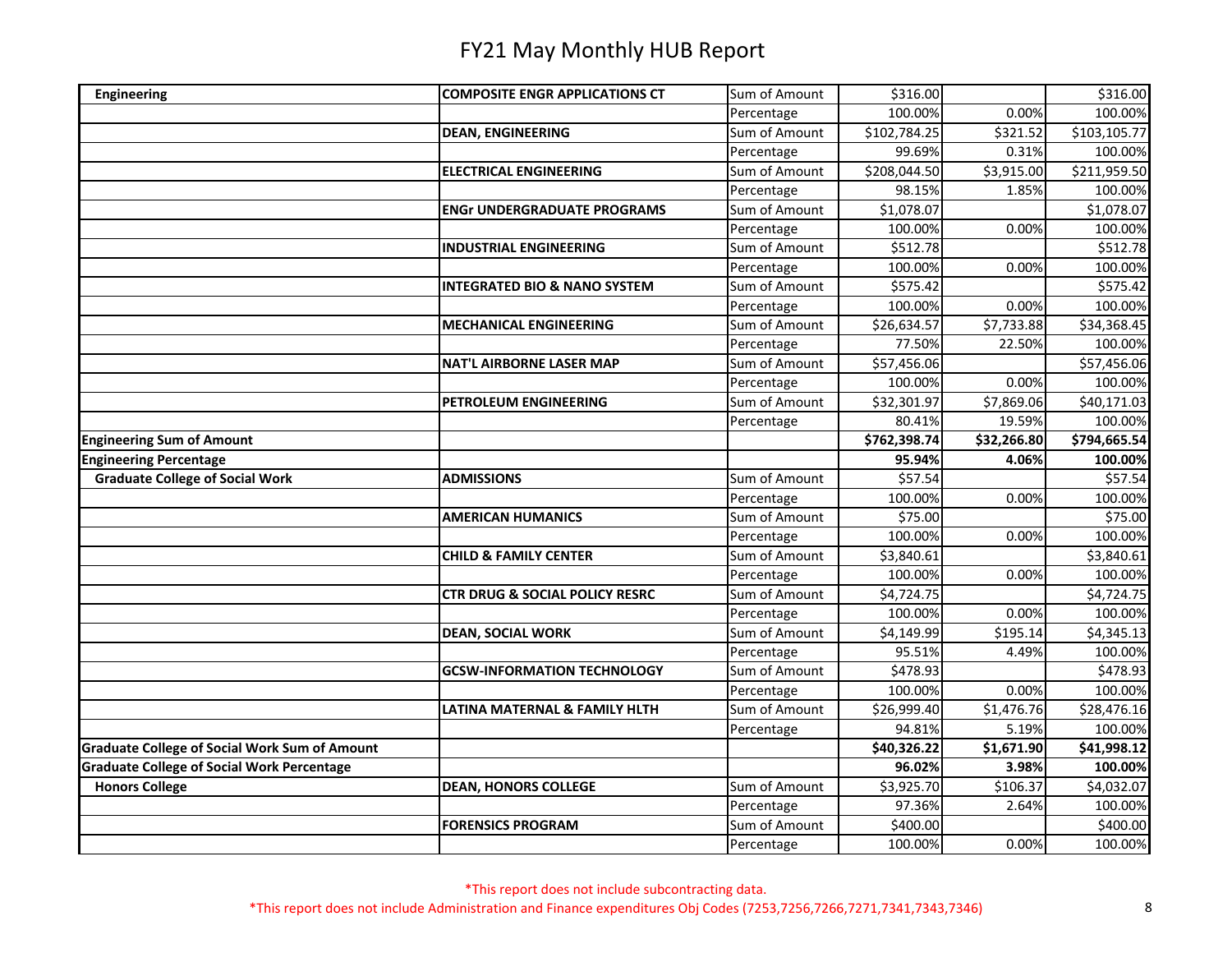| <b>Honors College</b>                                | <b>OFFICE OF UNDERGRAD RESEARCH</b>      | Sum of Amount | \$453.00    |             | \$453.00             |
|------------------------------------------------------|------------------------------------------|---------------|-------------|-------------|----------------------|
|                                                      |                                          | Percentage    | 100.00%     | 0.00%       | 100.00%              |
| <b>Honors College Sum of Amount</b>                  |                                          |               | \$4,778.70  | \$106.37    | \$4,885.07           |
| <b>Honors College Percentage</b>                     |                                          |               | 97.82%      | 2.18%       | 100.00%              |
| <b>Hotel and Restaurant Management</b>               | DEAN, HOTEL & RESTAURANT MANAG           | Sum of Amount | \$2,203.19  | \$4,344.76  | \$6,547.95           |
|                                                      |                                          | Percentage    | 33.65%      | 66.35%      | 100.00%              |
|                                                      | HOTEL AND RESTAURANT MANAGEMEN           | Sum of Amount | \$80,442.89 | \$6,213.00  | \$86,655.89          |
|                                                      |                                          | Percentage    | 92.83%      | 7.17%       | 100.00%              |
| <b>Hotel and Restaurant Management Sum of Amount</b> |                                          |               | \$82,646.08 | \$10,557.76 | \$93,203.84          |
| <b>Hotel and Restaurant Management Percentage</b>    |                                          |               | 88.67%      | 11.33%      | 100.00%              |
| <b>Law Center</b>                                    | <b>ALUMNI RELATIONS, LAW</b>             | Sum of Amount | \$98.93     |             | \$98.93              |
|                                                      |                                          | Percentage    | 100.00%     | 0.00%       | 100.00%              |
|                                                      | <b>ASSOCIATE DEAN, LAW</b>               | Sum of Amount |             | \$4,350.00  | \$4,350.00           |
|                                                      |                                          | Percentage    | 0.00%       | 100.00%     | 100.00%              |
|                                                      | <b>BLAKELEY INSTITUTE</b>                | Sum of Amount | \$7,000.00  | \$1,712.58  | \$8,712.58           |
|                                                      |                                          | Percentage    | 80.34%      | 19.66%      | 100.00%              |
|                                                      | <b>BUSINESS SERVICES, LAW</b>            | Sum of Amount | \$753.33    | \$35.74     | \$789.07             |
|                                                      |                                          | Percentage    | 95.47%      | 4.53%       | 100.00%              |
|                                                      | <b>CAREER SERVICES, LAW</b>              | Sum of Amount | \$1.80      |             | \$1.80               |
|                                                      |                                          | Percentage    | 100.00%     | 0.00%       | 100.00%              |
|                                                      | <b>CENTER PROGRAMS, LAW</b>              | Sum of Amount | \$280.00    |             | \$280.00             |
|                                                      |                                          | Percentage    | 100.00%     | 0.00%       | 100.00%              |
|                                                      | <b>DEAN, LAW</b>                         | Sum of Amount | \$300.00    | \$24.50     | \$324.50             |
|                                                      |                                          | Percentage    | 92.45%      | 7.55%       | 100.00%              |
|                                                      | <b>FACULTY SUPPORT LAW</b>               | Sum of Amount | \$140.00    |             | $\overline{$}140.00$ |
|                                                      |                                          | Percentage    | 100.00%     | 0.00%       | 100.00%              |
|                                                      | <b>HEALTH LAW &amp; POLICY INSTITUTE</b> | Sum of Amount | \$80.00     | \$251.88    | \$331.88             |
|                                                      |                                          | Percentage    | 24.11%      | 75.89%      | 100.00%              |
|                                                      | <b>LAW</b>                               | Sum of Amount | \$220.00    |             | \$220.00             |
|                                                      |                                          | Percentage    | 100.00%     | 0.00%       | 100.00%              |
|                                                      | <b>LAW INFORMATION TECHNOLOGY</b>        | Sum of Amount | \$908.57    |             | \$908.57             |
|                                                      |                                          | Percentage    | 100.00%     | 0.00%       | 100.00%              |
|                                                      | <b>LAW LIBRARY</b>                       | Sum of Amount | \$3,298.99  |             | \$3,298.99           |
|                                                      |                                          | Percentage    | 100.00%     | 0.00%       | 100.00%              |
|                                                      | <b>LEGAL AID CLINIC, LAW</b>             | Sum of Amount | \$104.11    | \$33.29     | \$137.40             |
|                                                      |                                          | Percentage    | 75.77%      | 24.23%      | 100.00%              |
|                                                      | PUBLIC RELS & MARKETING, LAW             | Sum of Amount | \$495.00    |             | \$495.00             |
|                                                      |                                          | Percentage    | 100.00%     | 0.00%       | 100.00%              |
|                                                      | <b>STUDENT SERVICES, LAW</b>             | Sum of Amount | \$2,557.77  | \$13,218.79 | \$15,776.56          |
|                                                      |                                          | Percentage    | 16.21%      | 83.79%      | 100.00%              |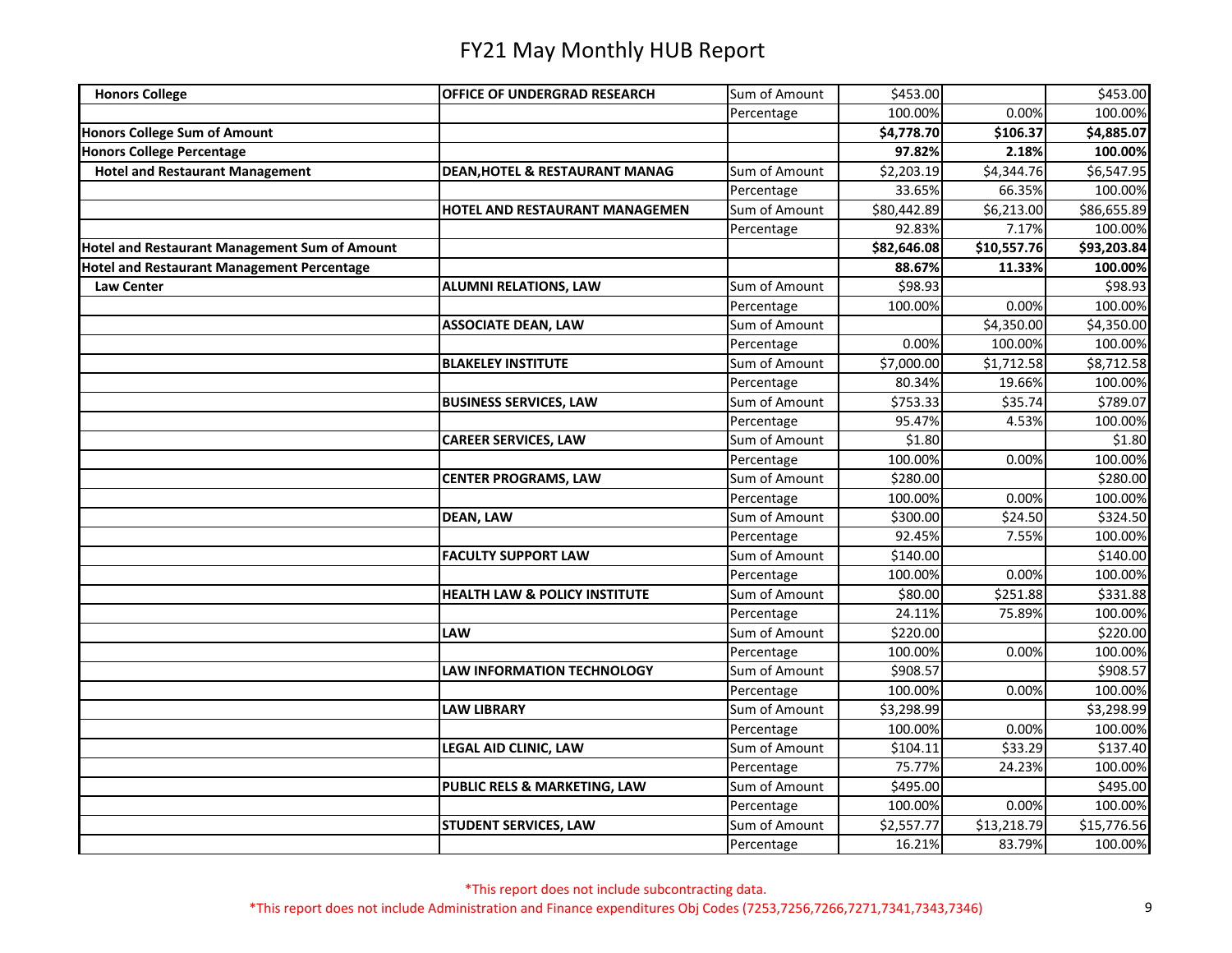| Law Center Sum of Amount                |                                         |               | \$16,238.50 | \$19,626.78 | \$35,865.28 |
|-----------------------------------------|-----------------------------------------|---------------|-------------|-------------|-------------|
| Law Center Percentage                   |                                         |               | 45.28%      | 54.72%      | 100.00%     |
| <b>Liberal Arts and Social Sciences</b> | <b>AEROSPACE STUDIES</b>                | Sum of Amount | \$1,336.04  | \$874.64    | \$2,210.68  |
|                                         |                                         | Percentage    | 60.44%      | 39.56%      | 100.00%     |
|                                         | <b>AFRICAN-AMERICAN STUDIES</b>         | Sum of Amount | \$115.14    | \$24.59     | \$139.73    |
|                                         |                                         | Percentage    | 82.40%      | 17.60%      | 100.00%     |
|                                         | <b>ARTE PUBLICO</b>                     | Sum of Amount | \$23,499.46 | \$272.59    | \$23,772.05 |
|                                         |                                         | Percentage    | 98.85%      | 1.15%       | 100.00%     |
|                                         | <b>CENTER FOR PUBLIC HISTORY</b>        | Sum of Amount | \$3,032.21  | \$1,493.75  | \$4,525.96  |
|                                         |                                         | Percentage    | 67.00%      | 33.00%      | 100.00%     |
|                                         | <b>COMMUNICATION</b>                    | Sum of Amount | \$38,866.30 | \$641.85    | \$39,508.15 |
|                                         |                                         | Percentage    | 98.38%      | 1.62%       | 100.00%     |
|                                         | <b>COMMUNICATIONS DISORDERS</b>         | Sum of Amount | \$9,250.93  | \$5,317.81  | \$14,568.74 |
|                                         |                                         | Percentage    | 63.50%      | 36.50%      | 100.00%     |
|                                         | <b>COMPARATIVE CULTURAL STUDIES</b>     | Sum of Amount | \$3,927.44  | \$1,509.38  | \$5,436.82  |
|                                         |                                         | Percentage    | 72.24%      | 27.76%      | 100.00%     |
|                                         | <b>DEAN, LIBERAL ARTS &amp; SOC SCI</b> | Sum of Amount | \$2,266.81  | \$7,159.36  | \$9,426.17  |
|                                         |                                         | Percentage    | 24.05%      | 75.95%      | 100.00%     |
|                                         | <b>ECONOMICS</b>                        | Sum of Amount | \$1,692.15  | \$2,454.38  | \$4,146.53  |
|                                         |                                         | Percentage    | 40.81%      | 59.19%      | 100.00%     |
|                                         | <b>ENGLISH</b>                          | Sum of Amount | \$1,934.13  | \$9,669.74  | \$11,603.87 |
|                                         |                                         | Percentage    | 16.67%      | 83.33%      | 100.00%     |
|                                         | <b>HEALTH AND HUMAN PERFORMANCE</b>     | Sum of Amount | \$12,574.80 |             | \$12,574.80 |
|                                         |                                         | Percentage    | 100.00%     | 0.00%       | 100.00%     |
|                                         | <b>HISPANIC STUDIES</b>                 | Sum of Amount | \$6,382.59  | \$598.00    | \$6,980.59  |
|                                         |                                         | Percentage    | 91.43%      | 8.57%       | 100.00%     |
|                                         | <b>HISTORY</b>                          | Sum of Amount | \$360.14    |             | \$360.14    |
|                                         |                                         | Percentage    | 100.00%     | 0.00%       | 100.00%     |
|                                         | <b>MEXICAN-AMERICAN STUDIES</b>         | Sum of Amount | \$76,438.34 | \$724.85    | \$77,163.19 |
|                                         |                                         | Percentage    | 99.06%      | 0.94%       | 100.00%     |
|                                         | <b>MODERN AND CLASSICAL LANGUAGES</b>   | Sum of Amount | \$4,730.11  | \$1,265.96  | \$5,996.07  |
|                                         |                                         | Percentage    | 78.89%      | 21.11%      | 100.00%     |
|                                         | <b>PHILOSOPHY</b>                       | Sum of Amount | \$350.00    |             | \$350.00    |
|                                         |                                         | Percentage    | 100.00%     | 0.00%       | 100.00%     |
|                                         | POLITICAL SCIENCE                       | Sum of Amount | \$2,895.67  | \$4,123.40  | \$7,019.07  |
|                                         |                                         | Percentage    | 41.25%      | 58.75%      | 100.00%     |
|                                         | <b>PSYCHOLOGY</b>                       | Sum of Amount | \$50,840.17 | \$490.85    | \$51,331.02 |
|                                         |                                         | Percentage    | 99.04%      | 0.96%       | 100.00%     |
|                                         | <b>SOCIOLOGY</b>                        | Sum of Amount | \$212.65    | \$1,825.20  | \$2,037.85  |
|                                         |                                         | Percentage    | 10.44%      | 89.56%      | 100.00%     |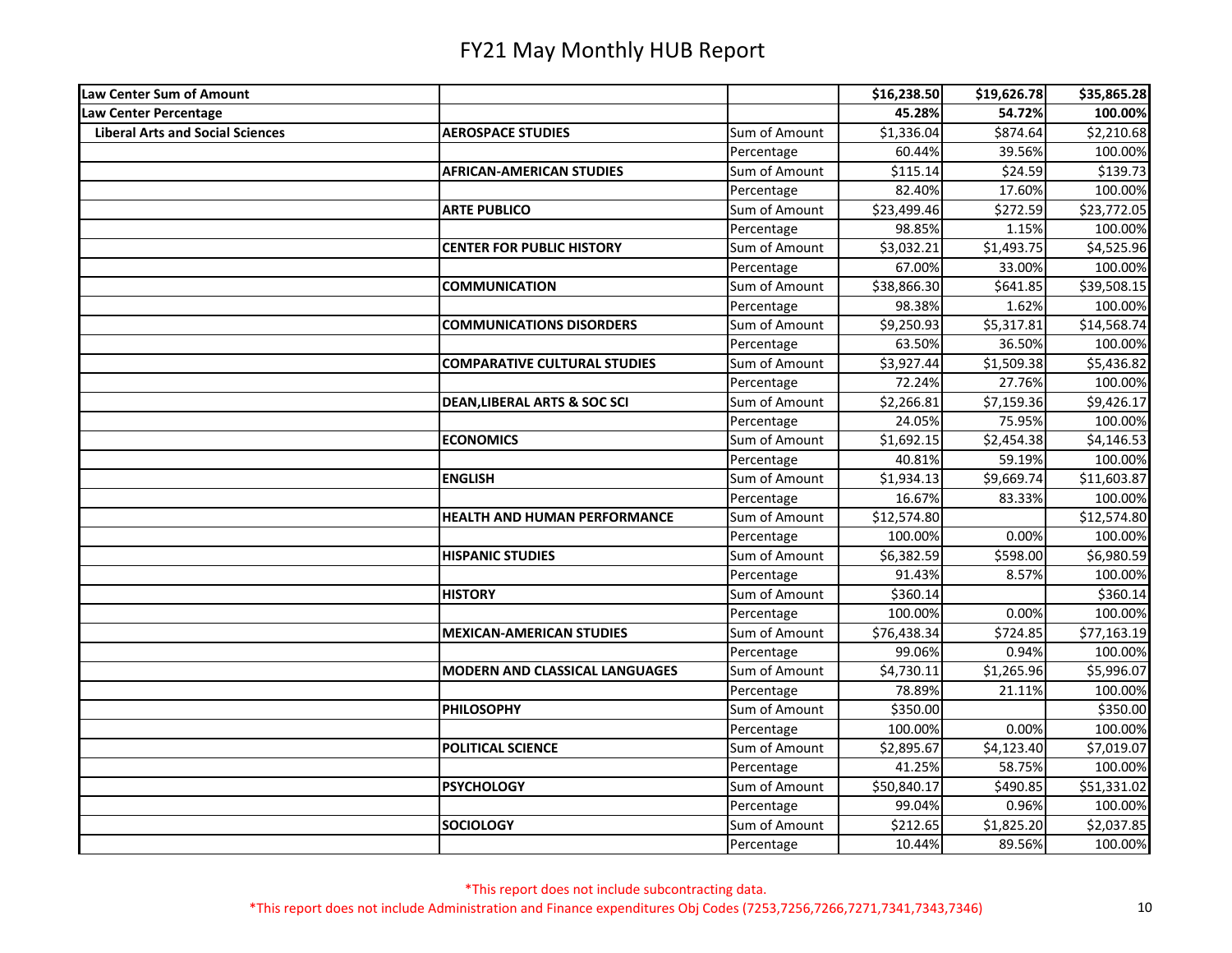| <b>Liberal Arts and Social Sciences</b>               | <b>WOMEN'S STUDIES PROGRAM</b>           | Sum of Amount | \$1,868.15   |             | \$1,868.15   |
|-------------------------------------------------------|------------------------------------------|---------------|--------------|-------------|--------------|
|                                                       |                                          | Percentage    | 100.00%      | 0.00%       | 100.00%      |
| <b>Liberal Arts and Social Sciences Sum of Amount</b> |                                          |               | \$242,573.23 | \$38,446.35 | \$281,019.58 |
| <b>Liberal Arts and Social Sciences Percentage</b>    |                                          |               | 86.32%       | 13.68%      | 100.00%      |
| Library                                               | <b>UNIVERSITY LIBRARIES</b>              | Sum of Amount | \$92,157.81  | \$30,610.20 | \$122,768.01 |
|                                                       |                                          | Percentage    | 75.07%       | 24.93%      | 100.00%      |
| <b>Library Sum of Amount</b>                          |                                          |               | \$92,157.81  | \$30,610.20 | \$122,768.01 |
| <b>Library Percentage</b>                             |                                          |               | 75.07%       | 24.93%      | 100.00%      |
| <b>Natural Science and Mathematics</b>                | <b>BIOLOGY &amp; BIOCHEMISTRY</b>        | Sum of Amount | \$258,105.99 | \$408.05    | \$258,514.04 |
|                                                       |                                          | Percentage    | 99.84%       | 0.16%       | 100.00%      |
|                                                       | <b>CHEMISTRY</b>                         | Sum of Amount | \$106,795.99 | \$18,786.10 | \$125,582.09 |
|                                                       |                                          | Percentage    | 85.04%       | 14.96%      | 100.00%      |
|                                                       | <b>COMPUTER SCIENCE</b>                  | Sum of Amount | \$3,381.81   | \$2,488.06  | \$5,869.87   |
|                                                       |                                          | Percentage    | 57.61%       | 42.39%      | 100.00%      |
|                                                       | <b>CTR FOR NUCLEAR REC&amp;CELL SIGN</b> | Sum of Amount | \$35,349.94  | \$1,688.05  | \$37,037.99  |
|                                                       |                                          | Percentage    | 95.44%       | 4.56%       | 100.00%      |
|                                                       | <b>DEAN, NATURAL SCIENCE &amp; MATHE</b> | Sum of Amount | \$17,849.58  | \$58.21     | \$17,907.79  |
|                                                       |                                          | Percentage    | 99.67%       | 0.33%       | 100.00%      |
|                                                       | <b>EARTH &amp; ATMOSPHERIC SCIENCES</b>  | Sum of Amount | \$97,400.58  | \$6,627.38  | \$104,027.96 |
|                                                       |                                          | Percentage    | 93.63%       | 6.37%       | 100.00%      |
|                                                       | <b>HOUSTON COASTAL CENTER</b>            | Sum of Amount | \$117.39     |             | \$117.39     |
|                                                       |                                          | Percentage    | 100.00%      | 0.00%       | 100.00%      |
|                                                       | <b>MATHEMATICS</b>                       | Sum of Amount | \$6,642.94   | \$840.54    | \$7,483.48   |
|                                                       |                                          | Percentage    | 88.77%       | 11.23%      | 100.00%      |
|                                                       | <b>PHYSICS</b>                           | Sum of Amount | \$49,512.61  | \$22,454.86 | \$71,967.47  |
|                                                       |                                          | Percentage    | 68.80%       | 31.20%      | 100.00%      |
| <b>Natural Science and Mathematics Sum of Amount</b>  |                                          |               | \$575,156.83 | \$53,351.25 | \$628,508.08 |
| <b>Natural Science and Mathematics Percentage</b>     |                                          |               | 91.51%       | 8.49%       | 100.00%      |
| Optometry                                             | <b>DEAN, OPTOMETRY</b>                   | Sum of Amount | \$8,544.13   | \$107.37    | \$8,651.50   |
|                                                       |                                          | Percentage    | 98.76%       | 1.24%       | 100.00%      |
|                                                       | <b>OPT VISION SCIENCES</b>               | Sum of Amount | \$38,613.35  |             | \$38,613.35  |
|                                                       |                                          | Percentage    | 100.00%      | 0.00%       | 100.00%      |
|                                                       | <b>OPTOMETRY CLINIC</b>                  | Sum of Amount | \$359,712.67 | \$4,320.59  | \$364,033.26 |
|                                                       |                                          | Percentage    | 98.81%       | 1.19%       | 100.00%      |
| <b>Optometry Sum of Amount</b>                        |                                          |               | \$406,870.15 | \$4,427.96  | \$411,298.11 |
| <b>Optometry Percentage</b>                           |                                          |               | 98.92%       | 1.08%       | 100.00%      |
| Pharmacy                                              | <b>DEAN, PHARMACY</b>                    | Sum of Amount | \$6,015.96   | \$1,041.71  | \$7,057.67   |
|                                                       |                                          | Percentage    | 85.24%       | 14.76%      | 100.00%      |
|                                                       | <b>EXPERIENTIAL PROGRAMS</b>             | Sum of Amount | \$36,300.00  |             | \$36,300.00  |
|                                                       |                                          | Percentage    | 100.00%      | 0.00%       | 100.00%      |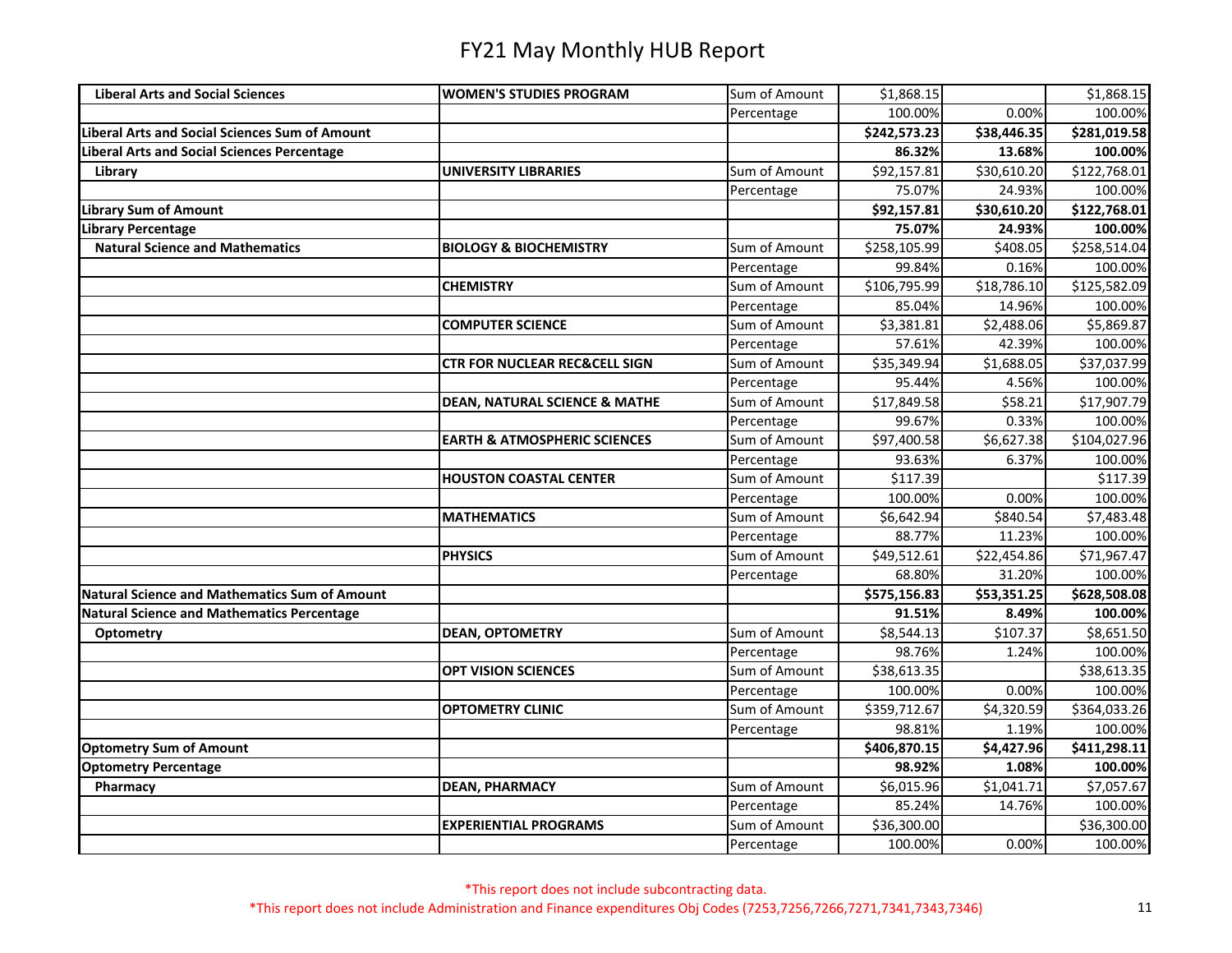| Pharmacy                      | <b>INSTITUTE FOR DRUG EDUCATION</b>       | Sum of Amount | \$582.90     |            | \$582.90     |
|-------------------------------|-------------------------------------------|---------------|--------------|------------|--------------|
|                               |                                           | Percentage    | 100.00%      | 0.00%      | 100.00%      |
|                               | PHAR HEALTH OUTCOMES & POLICY             | Sum of Amount | \$8,838.52   |            | \$8,838.52   |
|                               |                                           | Percentage    | 100.00%      | 0.00%      | 100.00%      |
|                               | PHARM PRAC & TRANS RESEARCH               | Sum of Amount | \$11,581.58  | \$2,986.46 | \$14,568.04  |
|                               |                                           | Percentage    | 79.50%       | 20.50%     | 100.00%      |
|                               | PHARMACOLOGICAL & PHARMACEUTIC            | Sum of Amount | \$130,012.63 | \$4,169.13 | \$134,181.76 |
|                               |                                           | Percentage    | 96.89%       | 3.11%      | 100.00%      |
|                               | <b>STUDENT SERVICES PHARMACY</b>          | Sum of Amount | \$331.64     |            | \$331.64     |
|                               |                                           | Percentage    | 100.00%      | 0.00%      | 100.00%      |
| <b>Pharmacy Sum of Amount</b> |                                           |               | \$193,663.23 | \$8,197.30 | \$201,860.53 |
| <b>Pharmacy Percentage</b>    |                                           |               | 95.94%       | 4.06%      | 100.00%      |
| <b>Research</b>               | AMI: ADV MANUFACTURING INSTITU            | Sum of Amount | \$24,951.99  |            | \$24,951.99  |
|                               |                                           | Percentage    | 100.00%      | 0.00%      | 100.00%      |
|                               | <b>ANIMAL CARE OPERATIONS</b>             | Sum of Amount | \$16,987.10  | \$965.85   | \$17,952.95  |
|                               |                                           | Percentage    | 94.62%       | 5.38%      | 100.00%      |
|                               | <b>CARBON MGMT IN ENERGY (CMERC)</b>      | Sum of Amount | \$240.00     |            | \$240.00     |
|                               |                                           | Percentage    | 100.00%      | 0.00%      | 100.00%      |
|                               | <b>CTR FOR ADV COMPUTI &amp; DATA SYS</b> | Sum of Amount | \$178.22     |            | \$178.22     |
|                               |                                           | Percentage    | 100.00%      | 0.00%      | 100.00%      |
|                               | DATA ASSESSMENT & IT DOR                  | Sum of Amount |              | \$4,738.43 | \$4,738.43   |
|                               |                                           | Percentage    | 0.00%        | 100.00%    | 100.00%      |
|                               | <b>DOR COMMUNICATIONS</b>                 | Sum of Amount | \$1,750.00   |            | \$1,750.00   |
|                               |                                           | Percentage    | 100.00%      | 0.00%      | 100.00%      |
|                               | <b>ENVIRONMENT HEALTH &amp; LIFE SAFE</b> | Sum of Amount | \$6,624.26   | \$201.54   | \$6,825.80   |
|                               |                                           | Percentage    | 97.05%       | 2.95%      | 100.00%      |
|                               | <b>GRANTS AND CONTRACTS</b>               | Sum of Amount | \$8,850.44   | \$3,837.50 | \$12,687.94  |
|                               |                                           | Percentage    | 69.75%       | 30.25%     | 100.00%      |
|                               | <b>HEALTH RESEARCH INSTITUTE</b>          | Sum of Amount | \$14,961.09  | \$778.36   | \$15,739.45  |
|                               |                                           | Percentage    | 95.05%       | 4.95%      | 100.00%      |
|                               | <b>HPE - DATA SCIENCE CENTER</b>          | Sum of Amount | \$1,067.95   |            | \$1,067.95   |
|                               |                                           | Percentage    | 100.00%      | 0.00%      | 100.00%      |
|                               | OFFICE OF INTELL PROPERTY MGMT            | Sum of Amount | \$119,850.33 |            | \$119,850.33 |
|                               |                                           | Percentage    | 100.00%      | 0.00%      | 100.00%      |
|                               | <b>RESEARCH</b>                           | Sum of Amount | \$12,240.00  |            | \$12,240.00  |
|                               |                                           | Percentage    | 100.00%      | 0.00%      | 100.00%      |
|                               | <b>RESEARCH ADMINISTRATION</b>            | Sum of Amount | \$7,894.27   |            | \$7,894.27   |
|                               |                                           | Percentage    | 100.00%      | 0.00%      | 100.00%      |
|                               | <b>RESEARCH INTEGRITY &amp; OVERSIGHT</b> | Sum of Amount | \$1,538.75   | \$517.40   | \$2,056.15   |
|                               |                                           | Percentage    | 74.84%       | 25.16%     | 100.00%      |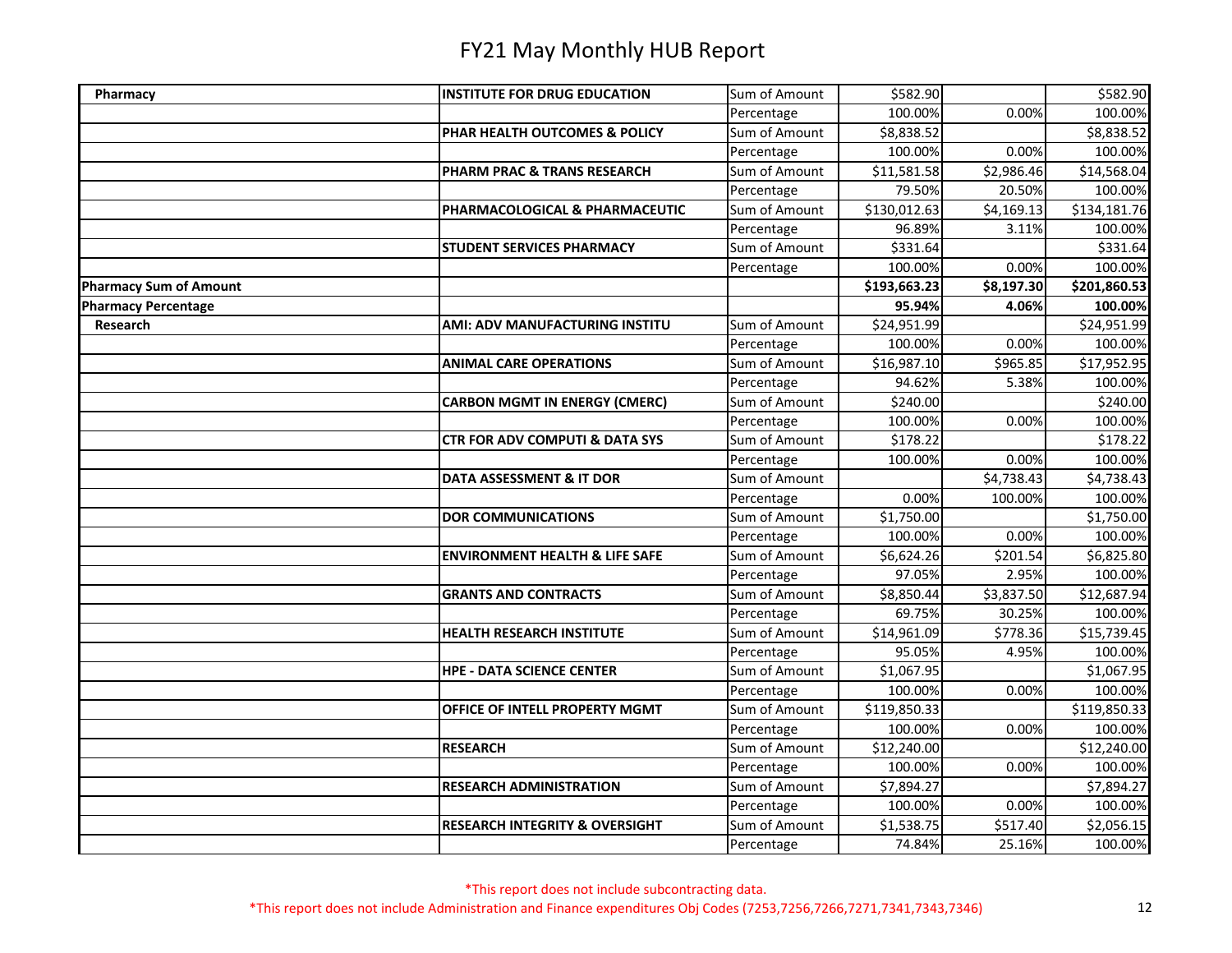| Research                      | <b>TIMES</b>                              | Sum of Amount | \$20,068.30  | \$113.66    | \$20,181.96  |
|-------------------------------|-------------------------------------------|---------------|--------------|-------------|--------------|
|                               |                                           | Percentage    | 99.44%       | 0.56%       | 100.00%      |
|                               | TX CTR SUPERCONDUCTIVITY AT UH            | Sum of Amount | \$21,104.99  | \$107.00    | \$21,211.99  |
|                               |                                           | Percentage    | 99.50%       | 0.50%       | 100.00%      |
|                               | <b>VP FOR RESEARCH CENTRAL OFFICE</b>     | Sum of Amount | \$5,688.00   | \$6,466.46  | \$12,154.46  |
|                               |                                           | Percentage    | 46.80%       | 53.20%      | 100.00%      |
| <b>Research Sum of Amount</b> |                                           |               | \$263,995.69 | \$17,726.20 | \$281,721.89 |
| <b>Research Percentage</b>    |                                           |               | 93.71%       | 6.29%       | 100.00%      |
| <b>Student Affairs</b>        | <b>ADMISSIONS</b>                         | Sum of Amount | \$12,062.90  | \$47,442.75 | \$59,505.65  |
|                               |                                           | Percentage    | 20.27%       | 79.73%      | 100.00%      |
|                               | <b>CAMPUS RECREATION</b>                  | Sum of Amount | \$36,517.45  |             | \$36,517.45  |
|                               |                                           | Percentage    | 100.00%      | 0.00%       | 100.00%      |
|                               | <b>CAMPUS SOLUTIONS SVC</b>               | Sum of Amount | \$806.74     | \$3,993.75  | \$4,800.49   |
|                               |                                           | Percentage    | 16.81%       | 83.19%      | 100.00%      |
|                               | <b>CENTER FOR STUDENT INVOLVEMENT</b>     | Sum of Amount | \$340.01     | \$2,388.44  | \$2,728.45   |
|                               |                                           | Percentage    | 12.46%       | 87.54%      | 100.00%      |
|                               | <b>CENTER FOR STUDENT MEDIA</b>           | Sum of Amount | \$10,147.72  |             | \$10,147.72  |
|                               |                                           | Percentage    | 100.00%      | 0.00%       | 100.00%      |
|                               | <b>CENTER FOR STUDENTS W/DISABILI</b>     | Sum of Amount | \$12,508.88  | \$23,497.66 | \$36,006.54  |
|                               |                                           | Percentage    | 34.74%       | 65.26%      | 100.00%      |
|                               | <b>CHILDREN'S LEARNING CENTER</b>         | Sum of Amount | \$6,763.73   | \$550.10    | \$7,313.83   |
|                               |                                           | Percentage    | 92.48%       | 7.52%       | 100.00%      |
|                               | <b>CNTR FOR DIVERSITY &amp; INCLUSION</b> | Sum of Amount | \$14.43      |             | \$14.43      |
|                               |                                           | Percentage    | 100.00%      | 0.00%       | 100.00%      |
|                               | <b>COUGARS IN RECOVERY</b>                | Sum of Amount | \$14.99      |             | \$14.99      |
|                               |                                           | Percentage    | 100.00%      | 0.00%       | 100.00%      |
|                               | <b>COUNSELING AND PSYCH SVCS</b>          | Sum of Amount | \$2,618.77   |             | \$2,618.77   |
|                               |                                           | Percentage    | 100.00%      | 0.00%       | 100.00%      |
|                               | <b>CTR FRATERNITY &amp; SORORITY LIFE</b> | Sum of Amount | \$638.23     | \$161.67    | \$799.90     |
|                               |                                           | Percentage    | 79.79%       | 20.21%      | 100.00%      |
|                               | <b>DEAN OF STUDENTS</b>                   | Sum of Amount | \$30,022.05  | \$113.12    | \$30,135.17  |
|                               |                                           | Percentage    | 99.62%       | 0.38%       | 100.00%      |
|                               | <b>INTEGRATED ENROLLMENT SERVICES</b>     | Sum of Amount | \$2,706.11   | \$4,478.54  | \$7,184.65   |
|                               |                                           | Percentage    | 37.67%       | 62.33%      | 100.00%      |
|                               | <b>INTL STUDENT &amp; SCHOLAR SERVIC</b>  | Sum of Amount | \$695.00     |             | \$695.00     |
|                               |                                           | Percentage    | 100.00%      | 0.00%       | 100.00%      |
|                               | OFC OF THE UNIVERSIT REGISTRAR            | Sum of Amount | \$23,775.00  | \$12,760.00 | \$36,535.00  |
|                               |                                           | Percentage    | 65.07%       | 34.93%      | 100.00%      |
|                               | <b>RELIGION CENTER</b>                    | Sum of Amount | \$232.36     | \$56.35     | \$288.71     |
|                               |                                           | Percentage    | 80.48%       | 19.52%      | 100.00%      |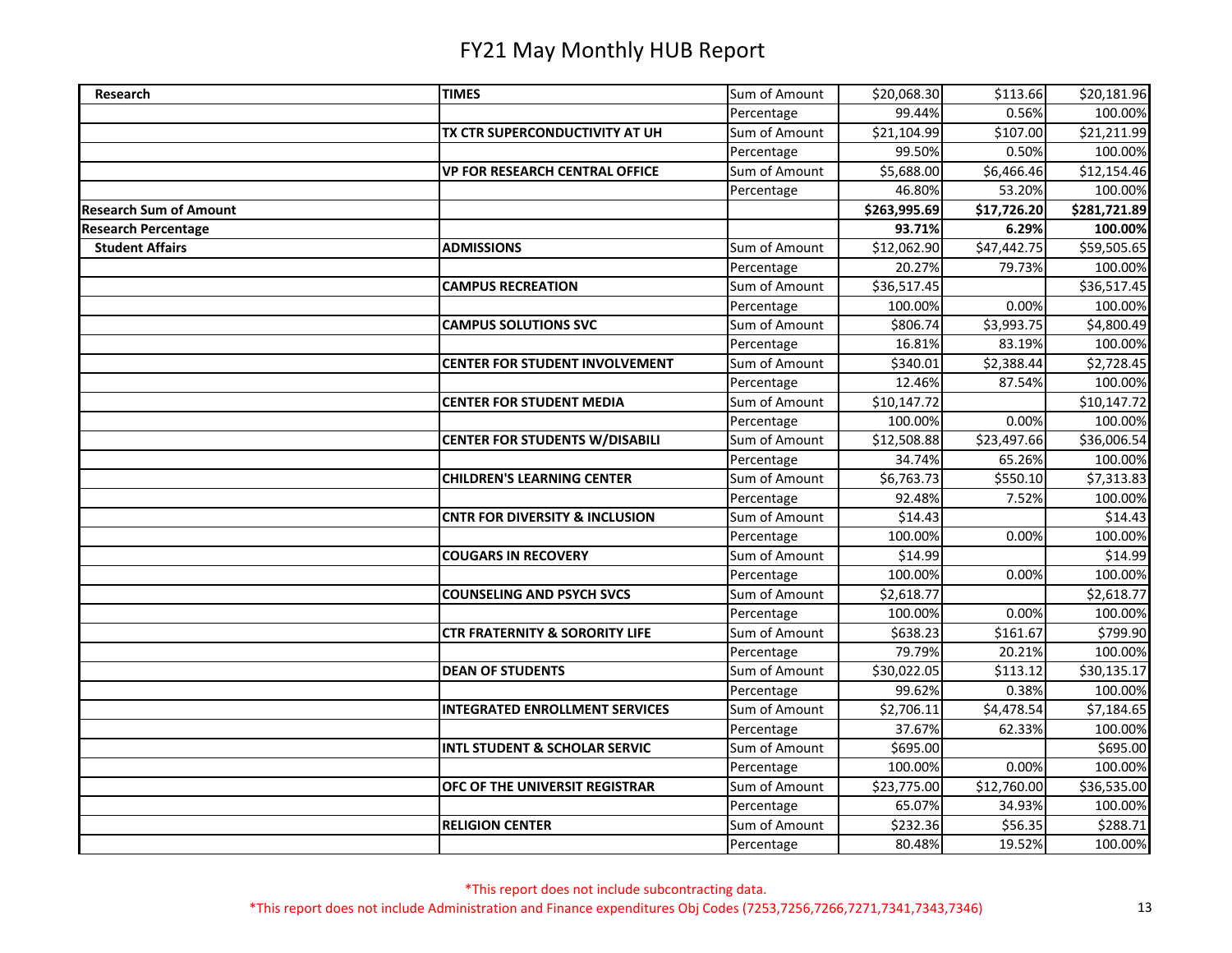| <b>Student Affairs</b>               | <b>SCHOLARSIPS &amp; FINANCIAL AID</b>    | Sum of Amount               | \$1,018.00             |                         | \$1,018.00             |
|--------------------------------------|-------------------------------------------|-----------------------------|------------------------|-------------------------|------------------------|
|                                      |                                           | Percentage                  | 100.00%                | 0.00%                   | 100.00%                |
|                                      | <b>STU HOUSING - RESIDE LIFE</b>          | Sum of Amount               | \$27,139.74            | \$319.48                | \$27,459.22            |
|                                      |                                           | Percentage                  | 98.84%                 | 1.16%                   | 100.00%                |
|                                      | <b>STUDENT AFFAIRS</b>                    | Sum of Amount               | \$294.00               | \$351.15                | \$645.15               |
|                                      |                                           | Percentage                  | 45.57%                 | 54.43%                  | 100.00%                |
|                                      | <b>STUDENT AFFAIRS BUSINESS SRVC</b>      | Sum of Amount               | \$449.36               |                         | \$449.36               |
|                                      |                                           | Percentage                  | 100.00%                | 0.00%                   | 100.00%                |
|                                      | <b>STUDENT AFFAIRS IT SERVICES</b>        | Sum of Amount               | \$279.98               |                         | \$279.98               |
|                                      |                                           | Percentage                  | 100.00%                | 0.00%                   | 100.00%                |
|                                      | <b>STUDENT CENTER</b>                     | Sum of Amount               | \$3,056.90             | \$6,132.71              | \$9,189.61             |
|                                      |                                           | Percentage                  | 33.26%                 | 66.74%                  | 100.00%                |
|                                      | <b>STUDENT HEALTH CENTER</b>              | Sum of Amount               | \$24,458.30            | $\overline{$}16,451.09$ | \$40,909.39            |
|                                      |                                           | Percentage                  | 59.79%                 | 40.21%                  | 100.00%                |
|                                      | <b>UNIVERSITY CAREER SERVICES</b>         | Sum of Amount               | \$14,289.62            | \$179.80                | \$14,469.42            |
|                                      |                                           | Percentage                  | 98.76%                 | 1.24%                   | 100.00%                |
|                                      | <b>URBAN EXPERIENCE</b>                   | Sum of Amount               | \$81.17                |                         | \$81.17                |
|                                      |                                           | Percentage                  | 100.00%                | 0.00%                   | 100.00%                |
|                                      | <b>WELLNESS CENTER</b>                    | Sum of Amount               | \$4,234.06             |                         | \$4,234.06             |
|                                      |                                           | Percentage                  | 100.00%                | 0.00%                   | 100.00%                |
|                                      | <b>WOMEN &amp; GENDER RESOURCE CENTER</b> | Sum of Amount               | \$464.44               |                         | \$464.44               |
|                                      |                                           | Percentage                  | 100.00%                | 0.00%                   | 100.00%                |
|                                      |                                           |                             |                        |                         |                        |
| <b>Student Affairs Sum of Amount</b> |                                           |                             | \$215,629.94           | \$118,876.61            | \$334,506.55           |
| <b>Student Affairs Percentage</b>    |                                           |                             | 64.46%                 | 35.54%                  | 100.00%                |
| <b>Technology</b>                    | <b>CONSTRUCTION MANAGEMENT</b>            | Sum of Amount               | \$14,932.20            |                         | \$14,932.20            |
|                                      |                                           | Percentage                  | 100.00%                | 0.00%                   | 100.00%                |
|                                      | <b>CTR FOR INFO SCRTY, RES &amp; EDU</b>  | Sum of Amount               |                        | \$250.24                | \$250.24               |
|                                      |                                           | Percentage                  | 0.00%                  | 100.00%                 | 100.00%                |
|                                      | <b>DEAN, TECHNOLOGY</b>                   | Sum of Amount               | \$26,091.19            | \$5,344.72              | \$31,435.91            |
|                                      |                                           | Percentage                  | 83.00%                 | 17.00%                  | 100.00%                |
|                                      | <b>ENGINEERING TECHNOLOGY</b>             | Sum of Amount               | \$8,228.46             | \$6,037.50              | \$14,265.96            |
|                                      |                                           | Percentage                  | 57.68%                 | 42.32%                  | 100.00%                |
|                                      | HUMAN DEVELOP AND CONSUMER SCI            | Sum of Amount               | \$4,623.87             | \$2,115.94              | \$6,739.81             |
|                                      |                                           | Percentage                  | 68.61%                 | 31.39%                  | 100.00%                |
|                                      | <b>ILT</b>                                | Sum of Amount               | \$7,970.90             | \$2,374.93              | \$10,345.83            |
|                                      |                                           | Percentage                  | 77.04%                 | 22.96%                  | 100.00%                |
| <b>Technology Sum of Amount</b>      |                                           |                             | \$61,846.62            | \$16,123.33             | \$77,969.95            |
| <b>Technology Percentage</b>         |                                           |                             | 79.32%                 | 20.68%                  | 100.00%                |
| Univ Marketing, Comm & Media Rel     | (INACTIVE) MULTIMEDI MARKETING            | Sum of Amount<br>Percentage | \$21,536.00<br>100.00% | 0.00%                   | \$21,536.00<br>100.00% |